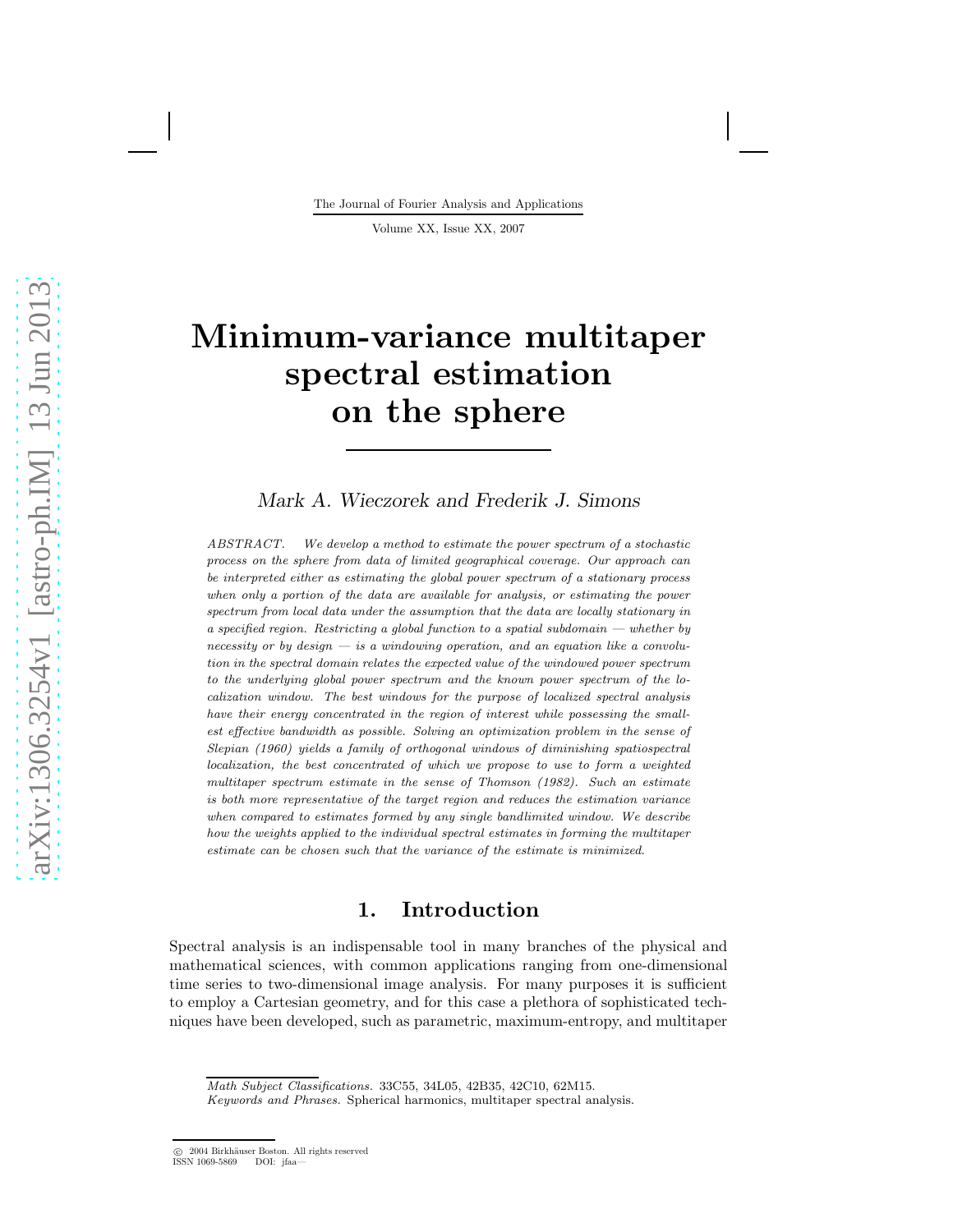spectral analysis (see [\[18\]](#page-28-0) for a comprehensive review). However, for certain problems, especially in geophysics, it is necessary to obtain spectral estimates from data that are localized to specific regions on the surface of a sphere. While subsets of these data could be mapped to a two-dimensional plane, enabling the use of Cartesian methods, this procedure is bound to introduce some error into the obtained spectral estimates. As the size of the region approaches a significant fraction of the surface area of the sphere, these would naturally become increasingly unreliable.

Spectral analysis on the sphere is an important tool in several scientific disciplines, and two examples suffice to illustrate the range of problems that are often encountered. First, in geophysics and geodesy it is common to represent the gravity field and topography of the terrestrial planets as spherical harmonic expansions and to use their cross-spectral properties to investigate the interior structure of the body [\[29\]](#page-28-1). However, since the relationship between the gravity and topography coefficients depends upon the geologic history of the geographic area of interest, it is often necessary to consider only a localized subset of these data. A second example is in the field of cosmology where the power spectrum of the cosmic microwave background radiation is used to place important constraints on the structure and constitution of the universe [\[25\]](#page-28-2). In contrast to many geophysical problems, the measured temperature fluctuations are often assumed to be derived from a globally stationary process. Nevertheless, when estimating the power spectrum from satellite and terrestrial-based measurements, it is necessary to mask out regions that are contaminated by emissions emanating from the plane of our own galaxy [\[9\]](#page-27-0).

On the sphere one is thus concerned generally with estimating the power spectrum of a certain process from data confined to a restricted region. As illustrated by the above examples, this can be interpreted in one of two ways. In one case, the function is assumed to be stationary, and an estimate of the global power spectrum is desired based on a localized subset of data. In the second case, the data are known to be non-stationary, and an estimate of a "localized" power spectrum is sought by assuming local stationarity of the data within the specified region.

The restriction of data to a specified region is equivalent to multiplying a globally defined function by a localization window or "data taper", and the objective is to relate the power spectrum of this localized field to the global one. This has been investigated by using single binary masks [\[10\]](#page-27-1), as well as families of orthogonal isotropic windows with the purpose of obtaining a "multitaper" estimate [\[31\]](#page-28-3). The use of multiple localization windows, as originally pioneered in the Cartesian domain by Thomson [\[26\]](#page-28-4), possesses many advantages over that of a single window, in particular, smaller variances of the resulting spectral estimates and more uniform coverage of the localization region. Here, we extend our previous approach [\[31\]](#page-28-3) of using zonal tapers (i.e., those with azimuthal symmetry about a polar axis) to the general case that includes non-zonal tapers [\[21\]](#page-28-5). The inclusion of non-zonal data tapers greatly increases the number of individual spectral estimates that make up the multitaper estimate, and this leads to a significant reduction in the variance of this estimate. We demonstrate how the weights of the individual estimates can be chosen to minimize the multitaper estimation variance.

In this paper, we first describe the theory of estimating the global power spectrum of a stochastic stationary process through the use of localization windows. This includes quantifying the relationship between the global and localized power spectra, the design of windows that are optimal for this purpose, and the formation of a minimum-variance multitaper spectral estimate. The majority of the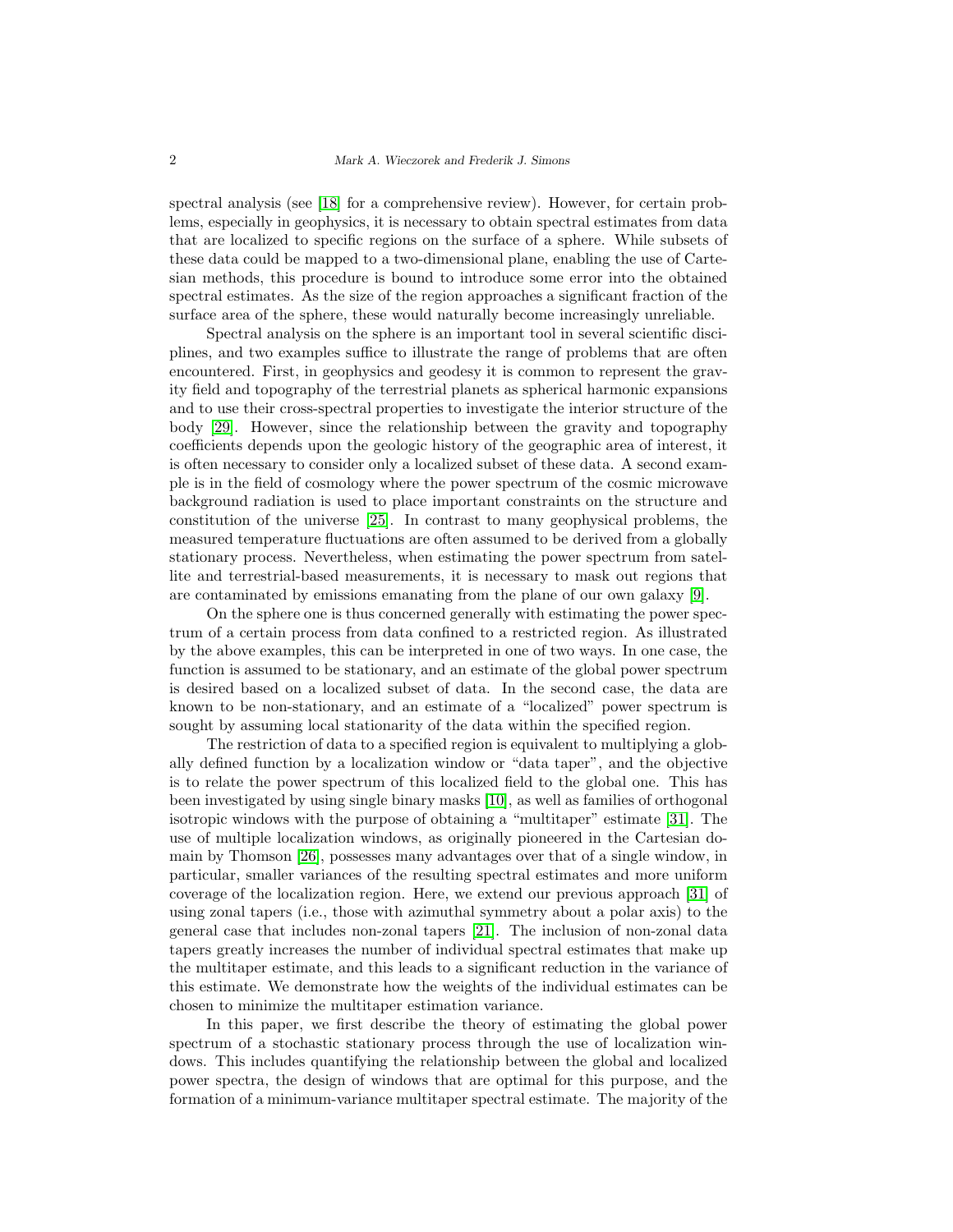theoretical development relating to these problems is contained in four appendices. Following this, we describe the statistical properties of the multitaper estimates (such as their bias and variance) heuristically when the data are governed by a stochastic process with either a "white" or "red" power spectrum. Next, we give an example of estimating the power spectrum from a single realization of a stochastic process. Finally, we conclude by emphasizing avenues of future research.

#### 2. Theory

#### 2.1 Localized spectral estimation

Any real square-integrable function on the unit sphere can be expressed by a linear combination of orthogonal functions as

<span id="page-2-1"></span>
$$
f(\Omega) = \sum_{l=0}^{\infty} \sum_{m=-l}^{l} f_{lm} Y_{lm}(\Omega),
$$
\n(2.1)

where  $Y_{lm}$  is a real spherical harmonic of degree l and order m,  $f_{lm}$  is the corresponding expansion coefficient, and  $\Omega = (\theta, \phi)$  represents position on the sphere in terms of colatitude,  $\theta$ , and longitude,  $\phi$ . The real spherical harmonics are defined in terms of a product of a Legendre function in colatitude and either a sine or cosine function in longitude,

<span id="page-2-0"></span>
$$
Y_{lm}(\Omega) = \begin{cases} \bar{P}_{lm}(\cos \theta) \cos m\phi & \text{if } m \ge 0\\ \bar{P}_{l|m|}(\cos \theta) \sin |m|\phi & \text{if } m < 0, \end{cases}
$$
(2.2)

and the normalized Legendre functions used in this investigation are given by

$$
\bar{P}_{lm}(\mu) = \sqrt{(2 - \delta_{0m})(2l + 1)} \sqrt{\frac{(l - m)!}{(l + m)!}} P_{lm}(\mu), \qquad (2.3)
$$

where  $\delta_{ij}$  is the Kronecker delta function and  $P_{lm}$  is the standard associated Legendre function,

$$
P_{lm}(\mu) = \frac{1}{2^l l!} \left(1 - \mu^2\right)^{m/2} \left(\frac{d}{d\mu}\right)^{l+m} \left(\mu^2 - 1\right)^l.
$$
 (2.4)

With the above definitions, the spherical harmonics of [\(2.2\)](#page-2-0) are orthogonal over the sphere and possess unit power,

<span id="page-2-2"></span>
$$
\frac{1}{4\pi} \int_{\Omega} Y_{lm}(\Omega) Y_{l'm'}(\Omega) d\Omega = \delta_{ll'} \delta_{mm'}, \qquad (2.5)
$$

where  $d\Omega = \sin \theta \, d\theta \, d\phi$ . We note that this unit-power normalization is consistent with that used by the geodesy community, but differs from the physics and seismology communities that use orthonormal harmonics [\[3,](#page-27-2) [27\]](#page-28-6) and the magnetics community that uses Schmidt semi-normalized harmonics [\[2\]](#page-27-3). Furthermore, we omit the Condon-Shortley phase factor of  $(-1)^m$  in the definition of the spherical harmonics, which is consistent with the usage of the geodesy and magnetics communities. Using  $(2.1)$  and  $(2.5)$ , the total power of a real function f can be shown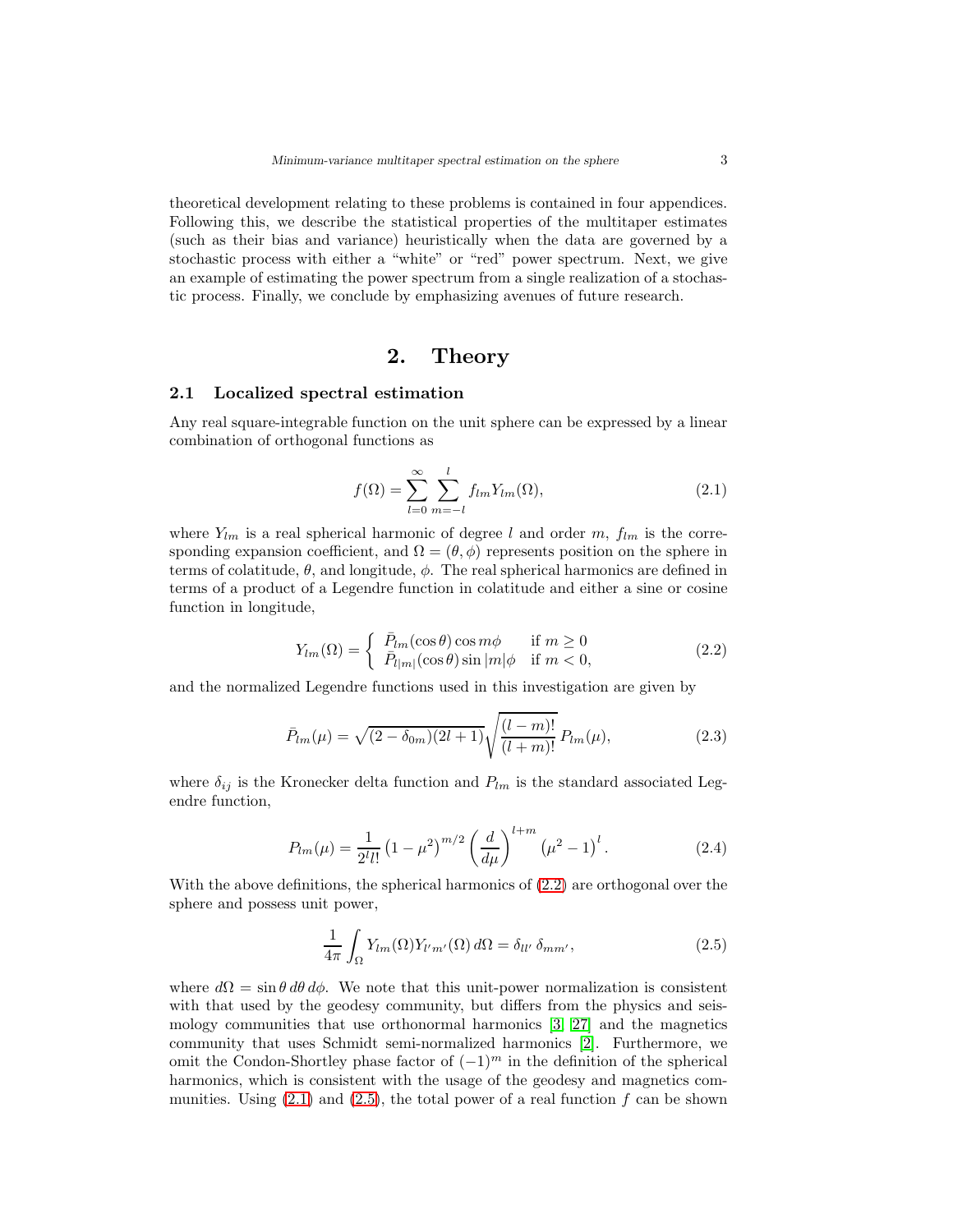to be related to its spectral coefficients by a generalization of Parseval's theorem:

<span id="page-3-0"></span>
$$
\frac{1}{4\pi} \int_{\Omega} \left[ f(\Omega) \right]^2 \, d\Omega = \sum_{l=0}^{\infty} S_{ff}(l),\tag{2.6}
$$

where

<span id="page-3-1"></span>
$$
S_{ff}(l) = \sum_{m=-l}^{l} f_{lm}^2
$$
 (2.7)

is referred to as the power spectrum of  $f$ . Similarly, the cross-power of two real functions  $f$  and  $g$  is given by

$$
\frac{1}{4\pi} \int_{\Omega} f(\Omega) g(\Omega) d\Omega = \sum_{l=0}^{\infty} S_{fg}(l),
$$
\n(2.8)

where the cross-power spectrum is

$$
S_{fg}(l) = \sum_{m=-l}^{l} f_{lm} g_{lm}.
$$
 (2.9)

The power and cross-power spectra possess the property that they are unmodified by a rotation of the coordinate system [\[12\]](#page-27-4). Efficient and accurate algorithms for calculating the normalized Legendre functions and spherical harmonic coefficients of a function can be found in [\[5\]](#page-27-5) and [\[11\]](#page-27-6), respectively. The relationship between real and complex spherical harmonics, which is necessary for certain derivations in the appendices, is presented in Appendix A.

If the function  $f$  of  $(2.1)$  were known globally, it would be a trivial matter to obtain its spherical harmonic coefficients  $f_{lm}$ , and by consequence  $S_{ff}$ , its power spectrum [\[4\]](#page-27-7). Unfortunately, in spherical analyses it is common that the function is only known within a restricted domain on the sphere, or conversely, that it is necessary to ignore certain contaminated or unrepresentative regions of the global data set. Alternatively, it may arise that the global function is known to be non-stationary, and that a local power spectrum estimate is desired under the assumption of local stationarity for a specified region.

The localization of a global function to a given domain can be formulated as a windowing operation,

$$
\Phi(\Omega) = h(\Omega) f(\Omega),\tag{2.10}
$$

where h is the localization window and  $\Phi$  is the localized version of f. While a naive binary mask is sometimes used for  $h$ , indicating either the presence or absence of data, this choice will later be shown to possess undesirable properties analogous to those of the standard periodogram [\[18\]](#page-28-0). After having chosen  $h$ , the power spectrum of the localized function  $S_{\Phi\Phi}$  is easily calculated from [\(2.6\)](#page-3-0) and [\(2.7\)](#page-3-1). It should be clear that while  $S_{\Phi\Phi}$  might resemble  $S_{ff}$ , the two will not be equal as a result of the windowing operation. The quantity  $S_{\Phi\Phi}$  will here be referred to as both the localized and windowed power spectrum.

The relationship between  $S_{ff}$  and  $S_{\Phi\Phi}$  is a complicated one, and it is generally not possible to invert for the former given the latter. Nevertheless, if it is assumed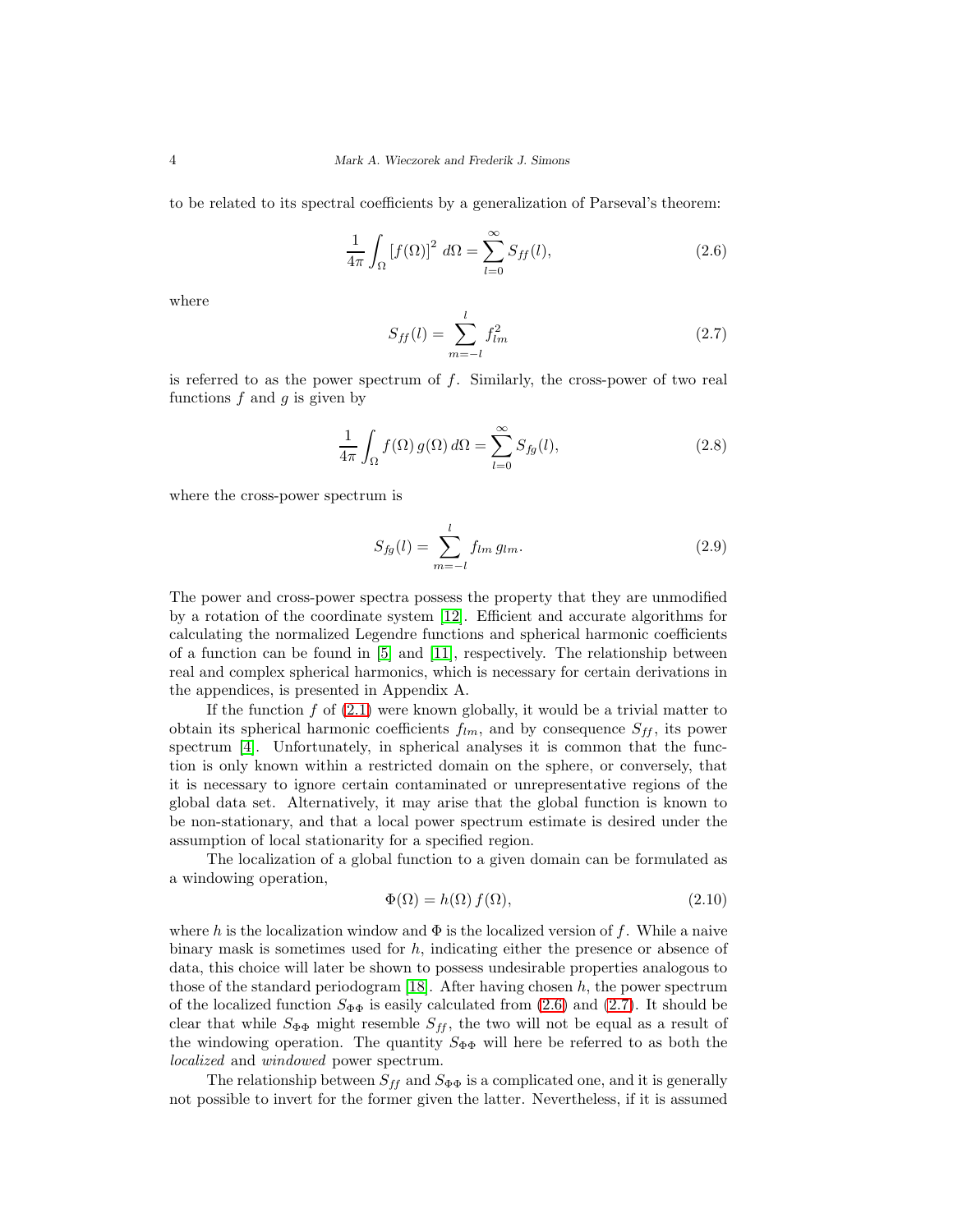that the function  $f$  is a stationary stochastic process, a simple relationship exists between the *expectation* of  $S_{\Phi\Phi}$  and  $S_{ff}$ , namely,

<span id="page-4-0"></span>
$$
\langle S_{\Phi\Phi}(l) \rangle = \sum_{j=0}^{L} S_{hh}(j) \sum_{i=|l-j|}^{l+j} S_{ff}(i) (C_{j0i0}^{l0})^2, \qquad (2.11)
$$

where  $\langle \cdots \rangle$  denotes the expectation operator, L is the spherical harmonic bandwidth of  $h$ , and the symbol in parentheses is a Clebsch-Gordan coefficient. Various forms of this relationship have been previously derived independently [\[10,](#page-27-1) [17,](#page-28-7) [31\]](#page-28-3), and in Appendix B we generalize this to the case of localized cross-power spectra. Here, it is sufficient to note that for [\(2.11\)](#page-4-0) to hold the spherical harmonic coefficients of  $f_{lm}$  are required to be zero-mean random variables with a variance that depends only on degree l. The expectation of the localized power spectrum is to be considered as an average over all possible realizations of the random variables  $f_{lm}$ .

Equation [\(2.11\)](#page-4-0) shows that the expectation of the localized power spectrum is related to the power spectrum of f and the localization window h by an operation reminiscent of a convolution. In particular, it is important to note that each degree l of the localized power spectrum contains contributions from the global spectrum  $S_{ff}$  within the degree range  $l \pm L$ . Thus, the spherical harmonic bandwidth of the localization window directly controls how the global power spectrum  $S_{ff}$  is "smoothed" in determining the expectation of the localized spectrum  $S_{\Phi\Phi}$ . Given the power spectrum of a localization window, as well as an estimate of the localized power spectrum expectation, as discussed in Section [4](#page-15-0) and [\[31\]](#page-28-3), several techniques could be used to invert for the global spectrum. This would make the resulting "deconvolved" localized spectral estimate statistically unbiased, but would come at the cost of a higher estimation variance [\[4\]](#page-27-7).

#### <span id="page-4-1"></span>2.2 Window design

The convolution-type operation of  $(2.11)$  that relates the localized power spectrum to the global and localization window power spectra demonstrates the importance of using a window h with as small a spherical harmonic bandwidth as possible. For instance, if a naive binary mask were used to isolate certain domains on the sphere, the bandwidth of this window would be infinite, and every localized spectral estimate  $S_{\Phi\Phi}$  would be influenced by every degree of the global spectrum  $S_{ff}$ . If the global power spectrum possessed a significant dynamic range, degrees with high power could positively bias the localized power spectrum at degrees where the global power spectrum is small. Such spectral leakage could hinder attempts to invert for the global spectrum  $S_{ff}$  given knowledge of  $S_{hh}$  and  $S_{\Phi\Phi}$ .

In order to spatially localize a function on the sphere, it is clear that the localization window should possess zero or near-zero amplitudes exterior to a specified region of interest R. Additionally, in order to limit the effects of spectral leakage, the effective spectral bandwidth of the window should be as small as possible. The problem of designing windows that are ideally localized in both the space and spectral domains was originally posed as an optimization problem by Slepian and coworkers in the Cartesian domain (see [\[24\]](#page-28-8) for a review), and later extended to the sphere by various authors [\[6,](#page-27-8) [20,](#page-28-9) [21,](#page-28-5) [31\]](#page-28-3).

One form of this optimization problem is to find those functions whose spatial power is concentrated within a given domain  $R$ , but yet are bandlimited to a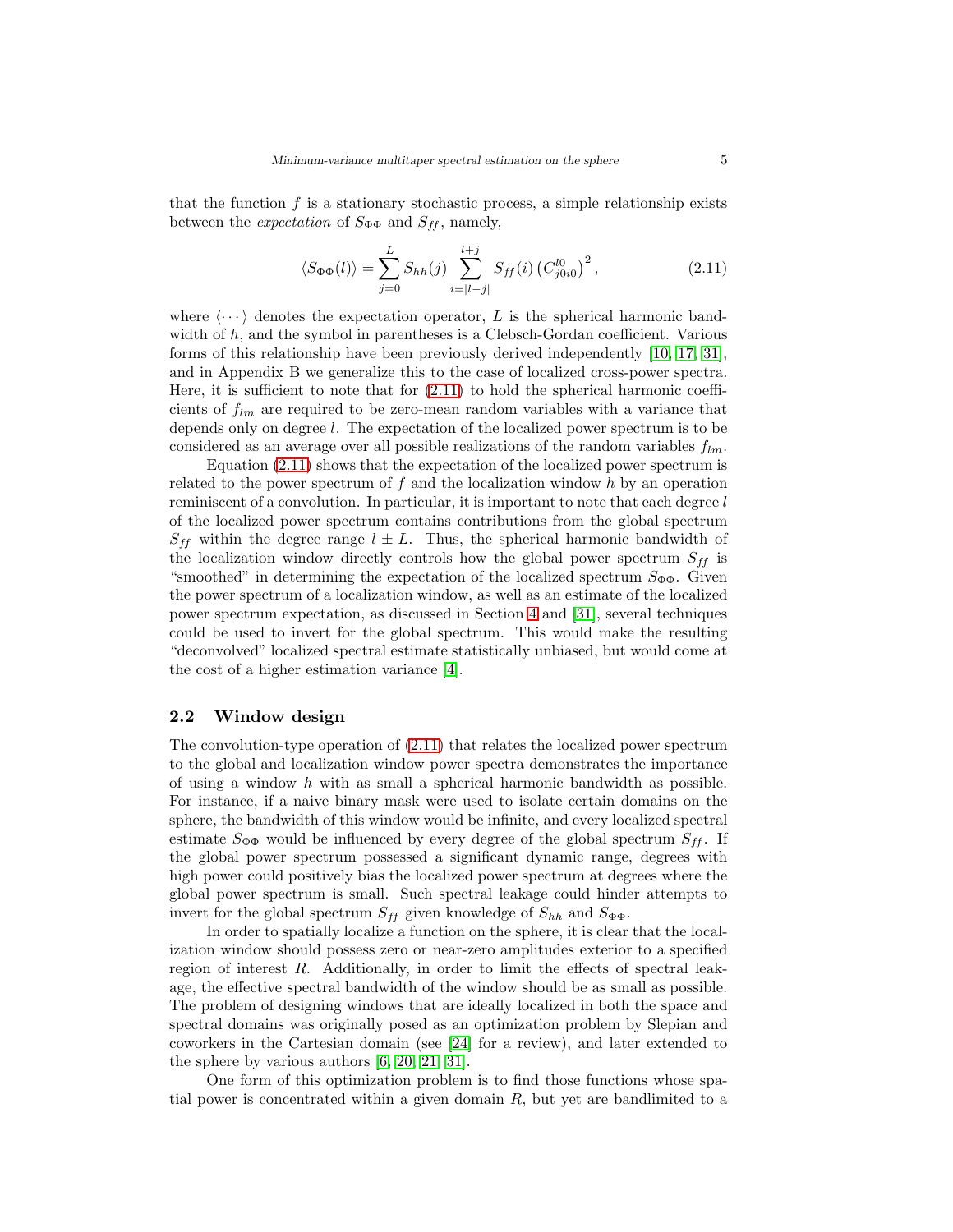spherical harmonic degree  $L$ ; i.e., to find those functions that maximize the ratio

$$
\lambda = \int_{R} h^{2}(\Omega) d\Omega / \int_{\Omega} h^{2}(\Omega) d\Omega.
$$
 (2.12)

It can be shown [\[21,](#page-28-5) [31\]](#page-28-3) that this equation reduces to an eigenvalue equation

<span id="page-5-0"></span>
$$
\mathbf{D}\,\mathbf{h} = \lambda\,\mathbf{h},\tag{2.13}
$$

where **h** is a vector of length  $(L+1)^2$  containing the spherical harmonic coefficients of the window, and **D** is a  $(L+1)^2 \times (L+1)^2$  localization kernel. The solution of this eigenvalue problem yields a family of orthogonal windows  $h^{(k)}$  (which we normalize to have unit power), with corresponding spatial concentration factors ordered such that

<span id="page-5-1"></span>
$$
1 > \lambda_1 \ge \cdots \lambda_k \cdots \ge \lambda_{(L+1)^2} > 0. \tag{2.14}
$$

As the eigenvalue spectrum has been found empirically to transition quickly from values near unity to zero, the sum of the eigenvalues corresponds approximately to the number of windows with good spatiospectral localization properties, and this "Shannon number" has been shown [\[21\]](#page-28-5) to be equal to

$$
N = \sum_{k=1}^{(L+1)^2} \lambda_k = (L+1)^2 \frac{A}{4\pi},\tag{2.15}
$$

where  $A$  is the area spanned by the region  $R$  on the unit sphere.

An alternative criterion for designing a localization window is to instead find those functions that are perfectly contained within a region  $R$  and whose spectral power is concentrated within a spherical harmonic bandwidth  $L$ ; i.e., to maximize

$$
\lambda = \sum_{l=0}^{L} \sum_{m=-l}^{l} h_{lm}^2 / \sum_{l=0}^{\infty} \sum_{m=-l}^{l} h_{lm}^2,
$$
\n(2.16)

where the function h is defined to be zero exterior to  $R$ . This spectral optimization problem is complementary to the spatial concentration problem [\[21,](#page-28-5) [31\]](#page-28-3). In particular, the functions are identical within the domain  $R$ , the spectral- and spatialconcentration eigenvalue spectra are identical up to the  $(L+1)^2$ -th eigenvalue, and the power spectra of the functions for  $l \leq L$  differ only by a factor equal to the square of the eigenvalue. Thus, if one desires localization windows that are perfectly restricted to R, yet nonetheless possess some spectral power beyond the effective bandwidth L, it is only necessary to compute the space-concentration windows by means of  $(2.13)$  and to then set these functions equal to zero exterior to R.

The geometry of the localization domain  $R$  determines the form of the localization kernel D. While this matrix and its eigenvalues and eigenfunctions can be computed for any arbitrary domain [\[21\]](#page-28-5), certain geometries greatly simplify this task. For bandlimited windows, if the domain  $R$  is a spherical cap located at the North pole  $(\theta = 0)$ , **D** is block diagonal, allowing the eigenvalue problem of [\(2.13\)](#page-5-0) to be solved separately for each individual angular order  $m$ . More importantly, there exists a tridiagonal matrix with analytically prescribed elements that commutes with  $\mathbf{D}$ , and hence shares the same eigenfunctions [\[6,](#page-27-8) [21\]](#page-28-5). Similarly, for the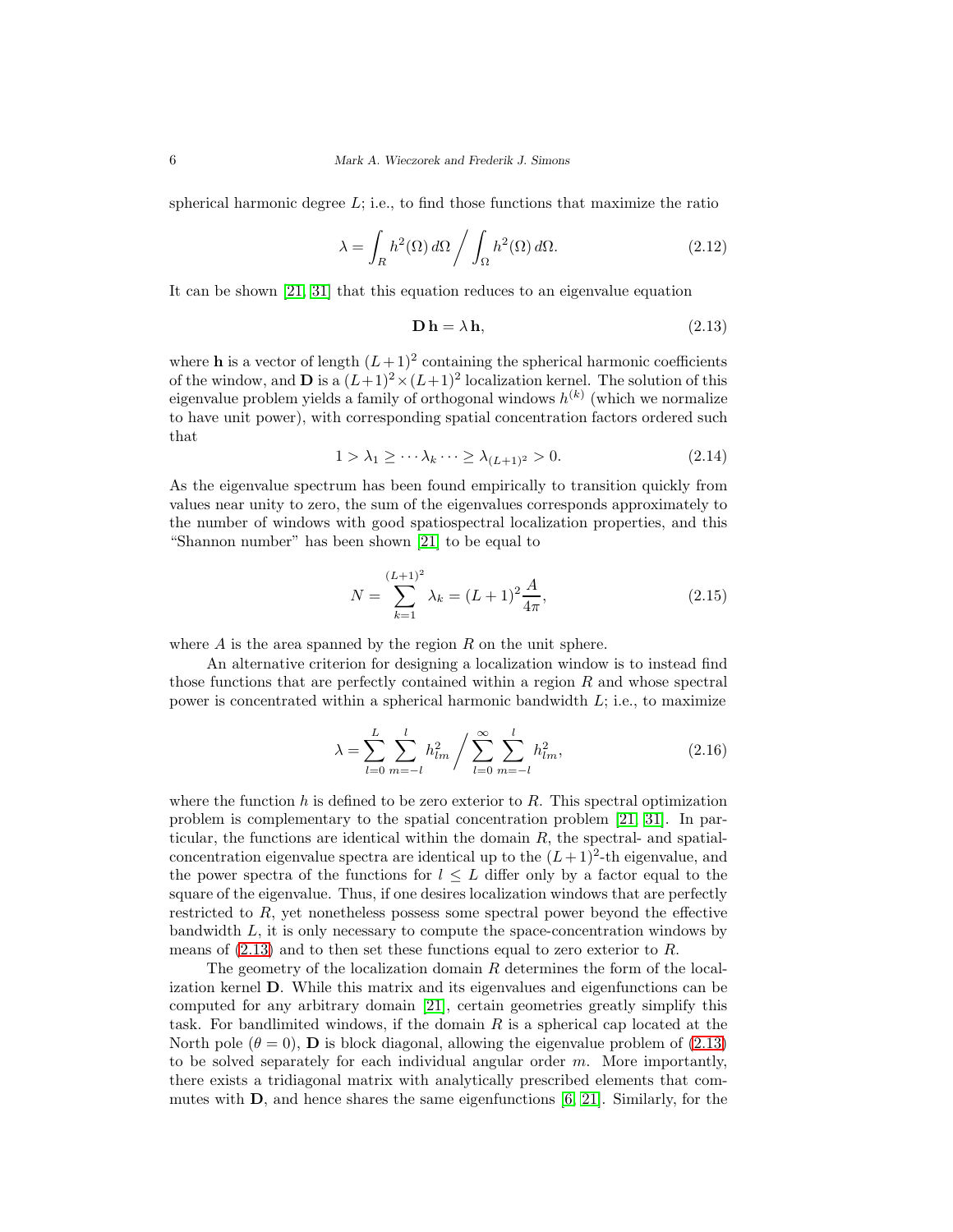case of two antipodal spherical caps (or equivalently, an equatorial belt), a simple commuting tridiagonal matrix exists as well [\[20\]](#page-28-9).

The theoretical development presented in this paper is valid for any irregularly shaped concentration domain, and for either space-limited or bandlimited localization windows. In this investigation, however, we will employ exclusively bandlimited localization windows whose spatial power is optimally concentrated within a spherical cap located at  $\theta = 0^{\circ}$ . A spherical-cap concentration domain is a close analog to the square domain that is commonly used in 2-D Cartesian analyses and is likely to find broad applicability to many problems [\[1,](#page-27-9) [7,](#page-27-10) [16,](#page-27-11) [30\]](#page-28-10).

For demonstration purposes, we use a concentration domain with an angular radius of  $\theta_0 = 30^\circ$  and a spectral bandwidth of  $L = 29$ , corresponding to  $N \simeq 60$ . We will further restrict ourselves to those windows that are nearly perfectly localized with  $\lambda > 0.99$ , of which there are 34. As illustrated in Figure [1,](#page-6-0) each of these



<span id="page-6-0"></span>FIGURE 1: Spatial rendition of those functions with angular order  $m \geq 0$  that are nearly perfectly concentrated within a spherical cap of angular radius  $\theta_0 = 30°$  and with a spherical harmonic bandwidth of  $L = 29$ . For this case,  $N \simeq 60$ , and the total number of windows with  $\lambda > 0.99$  is 34. Each non-zonal function possess a twin with angular order  $-m$  that is rotated azimuthally by  $90°/m$  (not shown).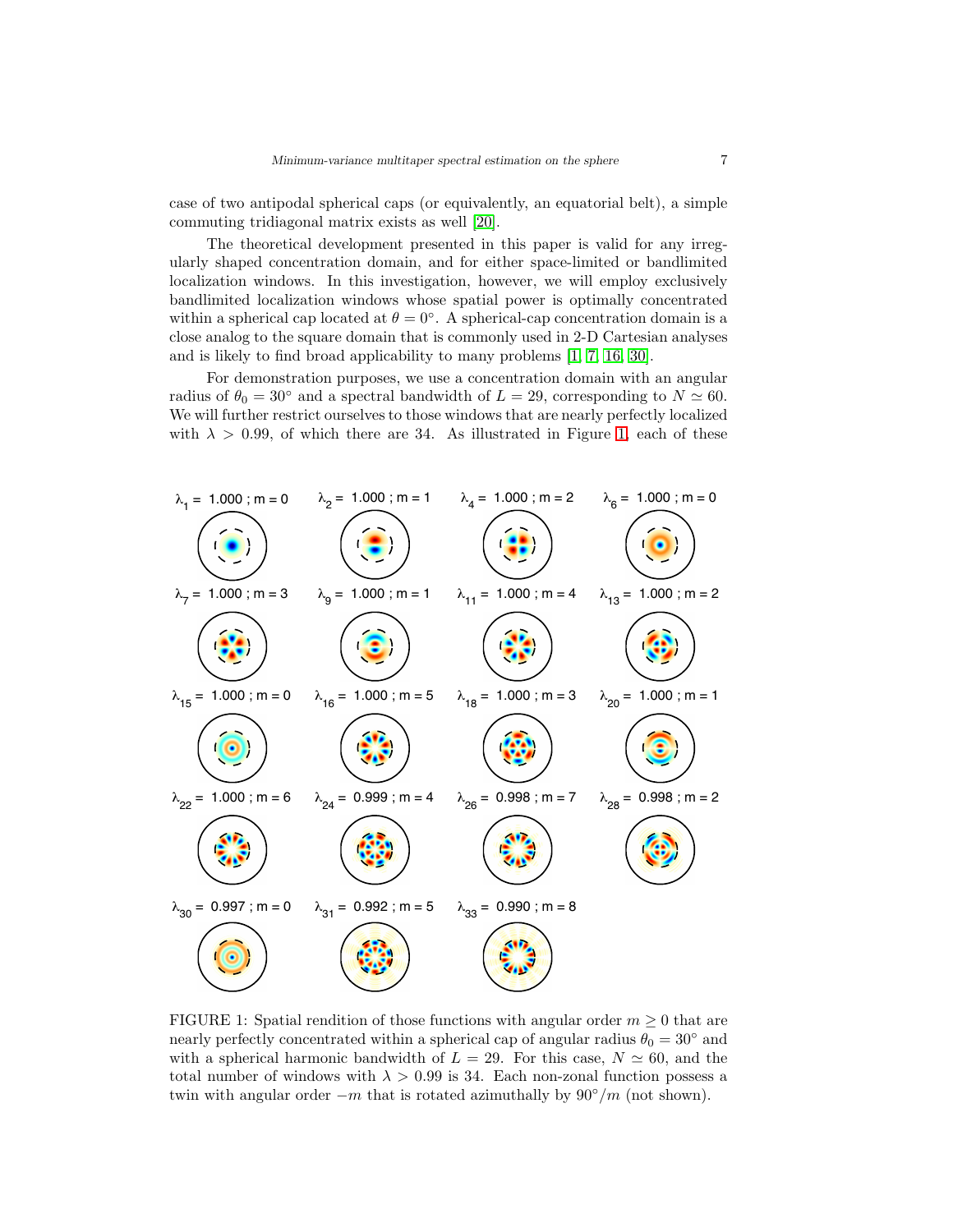windows possess non-zero spherical harmonic coefficients for only a single angular order m. Whereas only windows with  $m \geq 0$  are shown in this figure, we note that each non-zonal window (i.e,  $m \neq 0$ ) has an identically concentrated twin of angular order  $-m$  that differs only by an azimuthal rotation of 90 $\degree/m$ . In contrast, if we were to employ only those windows that are isotropic (i.e.,  $m = 0$ ), we would have only 4 nearly perfectly concentrated windows at our disposal. In that case, as shown by [\[31\]](#page-28-3), the zonal Shannon number would be given by  $N_0 = (L+1) \theta_0 / \pi = 5$ .

#### 2.3 Minimum-variance multitaper spectral estimation

Several studies have used single localization windows to obtain localized spectral estimates on the sphere [\[1,](#page-27-9) [10,](#page-27-1) [16,](#page-27-11) [22\]](#page-28-11). Nevertheless, as originally formulated by Thomson [\[26\]](#page-28-4), the use of multiple orthogonal localization windows can have significant advantages over the use of any single window [\[18,](#page-28-0) [28,](#page-28-12) [31\]](#page-28-3). In particular, the energy of a single bandlimited window will always non-uniformly cover the desired concentration region, and this will result in some data being statistically over- or under-represented when forming the spectral estimate. In contrast, the cumulative energy of the orthogonal windows solving [\(2.13\)](#page-5-0) more uniformly covers the concentration region. Second, since the spectral estimates that result from using orthogonal windows are somewhat uncorrelated, a multitaper average of these will possess a smaller estimation variance. This is especially important since most investigations are limited to analyzing a single realization of a stochastic process.

To demonstrate the first of the above advantages of using multiple orthogonal localization windows, we plot the cumulative energy (i.e., the squared amplitude) of the windows utilized in this study as a function of colatitude in Figure [2.](#page-7-0) Since windows of angular order m and  $-m$  are included, this function is independent



<span id="page-7-0"></span>FIGURE 2: Cumulative energy of the nearly perfectly concentrated  $(\lambda > 0.99)$ localization windows of Figure [1](#page-6-0) ( $\theta_0 = 30^\circ$  and  $L = 29$ ). The solid curve is the cumulative energy for all 34 tapers, whereas the dashed curve is for the subset of the four zonal tapers. If all  $(L+1)^2$  tapers were employed, the cumulative energy would be  $(L+1)^2$  everywhere.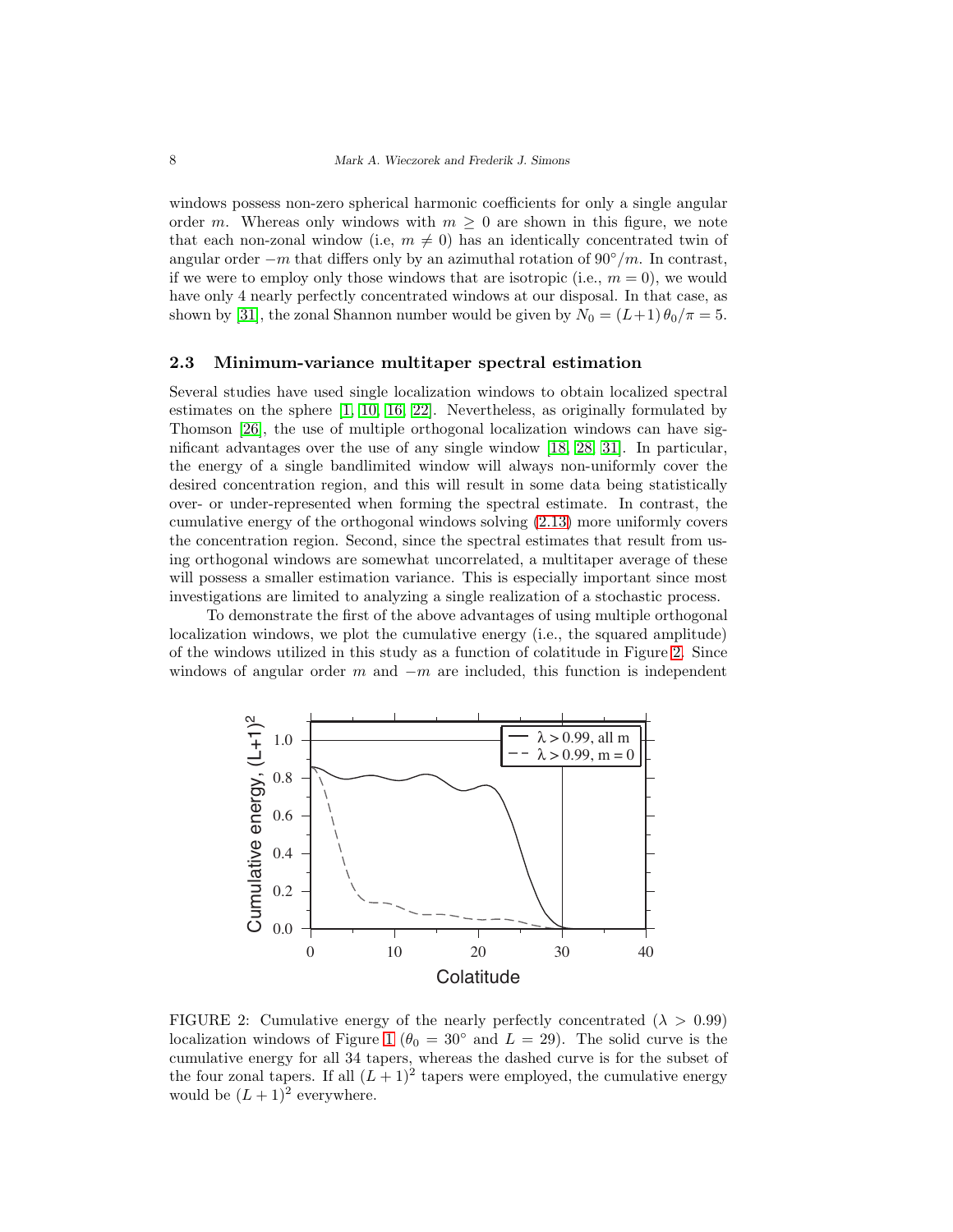of azimuth  $\phi$ . In particular, the cumulative energy of the four zonal windows is shown, as well as that for the 34 zonal and non-zonal windows of Figure [1.](#page-6-0) As is readily seen, the energy of the four zonal windows is peaked near the center of the spherical cap, giving lesser importance to data located close to the cap edge. In contrast, the cumulative energy of all zonal and non-zonal windows is more evenly spread across the concentration domain. While data adjacent to the cap edge are still somewhat downweighted, this is not nearly as drastic as for the case when only zonal tapers are used. We note that if all  $(L+1)^2$  localization windows were to be used, the cumulative energy would be  $(L+1)^2$  everywhere [\[21\]](#page-28-5), though in this case, the resulting multitaper estimate would not be localized to any particular spatial region of the sphere.

We define the multitaper localized power spectrum estimate of a function  $f$  as a weighted average of direct spectral estimates obtained from K orthogonal tapers:

<span id="page-8-0"></span>
$$
S_{\Phi\Phi}^{(mt)}(l) = \sum_{k=1}^{K} a_k S_{\Phi\Phi}^{(k)}(l),
$$
\n(2.17)

with the constraint that the sum of the weights is unity,

<span id="page-8-3"></span>
$$
\sum_{k=1}^{K} a_k = 1.
$$
\n(2.18)

It is clear from [\(2.11\)](#page-4-0) and [\(2.17\)](#page-8-0) that the expectation of this estimate is given by

<span id="page-8-2"></span>
$$
\left\langle S_{\Phi\Phi}^{(mt)}(l) \right\rangle = \sum_{j=0}^{L} \left( \sum_{k=1}^{K} a_k S_{hh}^{(k)}(j) \right) \sum_{i=|l-j|}^{l+j} S_{ff}(i) \left( C_{j0i0}^{l0} \right)^2, \tag{2.19}
$$

and that its bias is

bias 
$$
\left\{ S_{\Phi\Phi}^{(mt)}(l) \right\} = \sum_{k=1}^{K} a_k \left( \left\langle S_{\Phi\Phi}^{(k)}(l) \right\rangle - S_{ff}(l) \right) = \sum_{k=1}^{K} a_k B_k,
$$
 (2.20)

where the elements of the vector **B** depend implicitly upon the power spectrum of the global function, the power spectrum of the k-th localization window, and the spherical harmonic degree  $l$ . Using the above definitions, we show in Appendix C that the variance of the multitaper estimate can be written as

<span id="page-8-1"></span>
$$
\text{var}\left\{S_{\Phi\Phi}^{(mt)}(l)\right\} = \sum_{j=1}^{K} \sum_{k=1}^{K} a_j \, F_{jk} \, a_k,\tag{2.21}
$$

where the symmetric covariance matrix **F** depends both upon  $S_{ff}(l)$  and the expansion coefficients of the window, and is given by the lengthy equations [\(C.12\)](#page-25-0) and  $(C.23)$ . In Appendix C we generalize the expression  $(2.21)$  to apply to crosspower spectra as well. Appendix D describes how to calculate the covariance of two multitaper spectral estimates at two different degrees.

We next address the question of which values to use for the weights  $a_i$  when constructing a multitaper estimate. Two cases that are in common use in the time series community are either to take weights that are all equal to  $1/K$ , or weights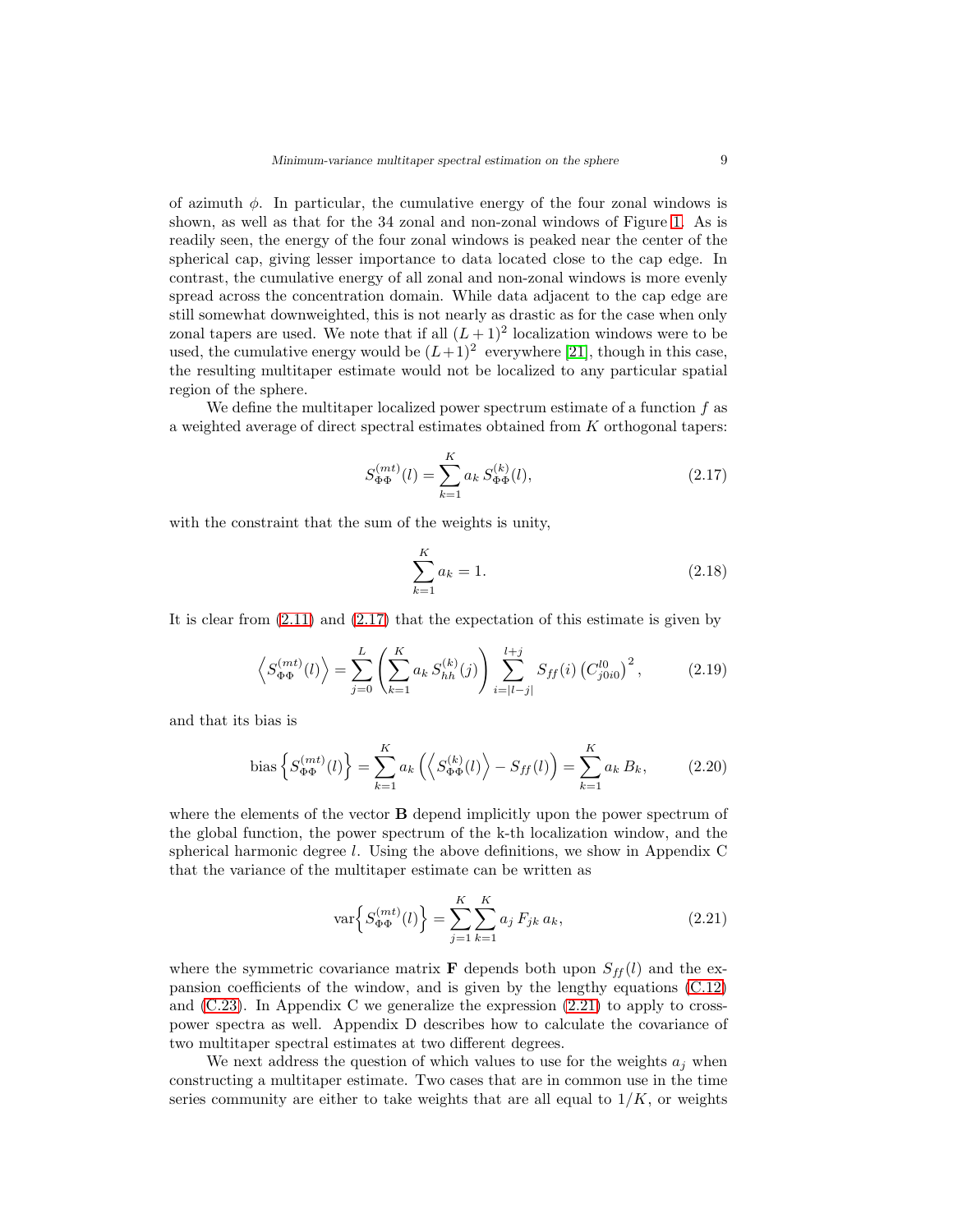that are proportional to the eigenvalues [\(2.14\)](#page-5-1) of the localization windows (this latter case helps simplify some mathematical relationships [\[4,](#page-27-7) [31\]](#page-28-3)). An alternative approach would be to instead solve for those weights that minimize some combination of the variance and bias of the estimate. As an example, if it were important to obtain estimates that possessed both low variance and low bias, then an appropriate measure to minimize might be the mean-squared error of the spectral estimate at a particular degree  $l$ , which is simply a sum of the variance and squared bias:

<span id="page-9-0"></span>mse = var + bias<sup>2</sup> = 
$$
\sum_{j=1}^{K} \sum_{k=1}^{K} a_j (F_{jk} + B_j B_k) a_k.
$$
 (2.22)

Thomson [\[26\]](#page-28-4) advocated a similar (though approximate) approach that he referred to as "adaptive weighting." However, since his study used windows that were not bandlimited, the choice was made to consider only that portion of the bias that resulted from frequencies greater than the effective bandwidth of the window (i.e., the broadband bias). Since both the covariance matrix  $\bf{F}$  and bias  $\bf{B}$  depend upon the unknown global power spectrum, it is clear that such a minimization procedure would, in general, be iterative.

Instead of attempting to minimize the mean-squared error, a different philosophy is to solve for those weights  $a_j$  that minimize solely the variance of the multitaper spectral estimate. While the bias of such an estimate would naturally be larger, this potentially unfavorable characteristic is countered by the fact that the bias is completely quantifiable when the global power spectrum is known. For a large class of inverse problems, one is concerned with comparing the biased multitaper spectral estimate directly to a similarly biased theoretical model. In this situation, all that is important is how the goodness-of-fit between the two spectra varies as a function of the theoretical model parameters, and not how closely the windowed power spectra match their global equivalents. When it is easy to account for the estimation bias, the relevant quantity to minimize is naturally the variance of the windowed spectral estimates. Since many scientific problems that use multitaper analyses are done so in the context of comparing forward models to the observations, minimum-variance multitaper spectral estimation will be emphasized in the following sections.

The numerical values of the weights  $a_j$  that minimize the mean-squared error of [\(2.22\)](#page-9-0) will here be solved for subject to the constraint that the sum of the weights is unity. (To obtain the minimum variance solution, it is only necessary to set the vector B to zero.) This is easily accomplished by minimizing the objective function

$$
\Psi = \sum_{i=1}^{K} \sum_{j=1}^{K} a_i \left( F_{ij} + B_i B_j \right) a_j + \lambda \left( \sum_{k=1}^{K} a_k - 1 \right)
$$
 (2.23)

with respect to the weights  $a_j$  and Lagrange multiplier  $\lambda$ , which yields the following set of linear equations:

$$
\frac{\partial \Psi}{\partial a_n} = \sum_{i=1}^K a_i \left( F_{in} + B_i B_n \right) + \sum_{j=1}^K a_j \left( F_{nj} + B_n B_j \right) + \lambda = 0, \qquad (2.24)
$$

$$
\frac{\partial \Psi}{\partial \lambda} = \sum_{k=1}^{K} a_k - 1 = 0. \tag{2.25}
$$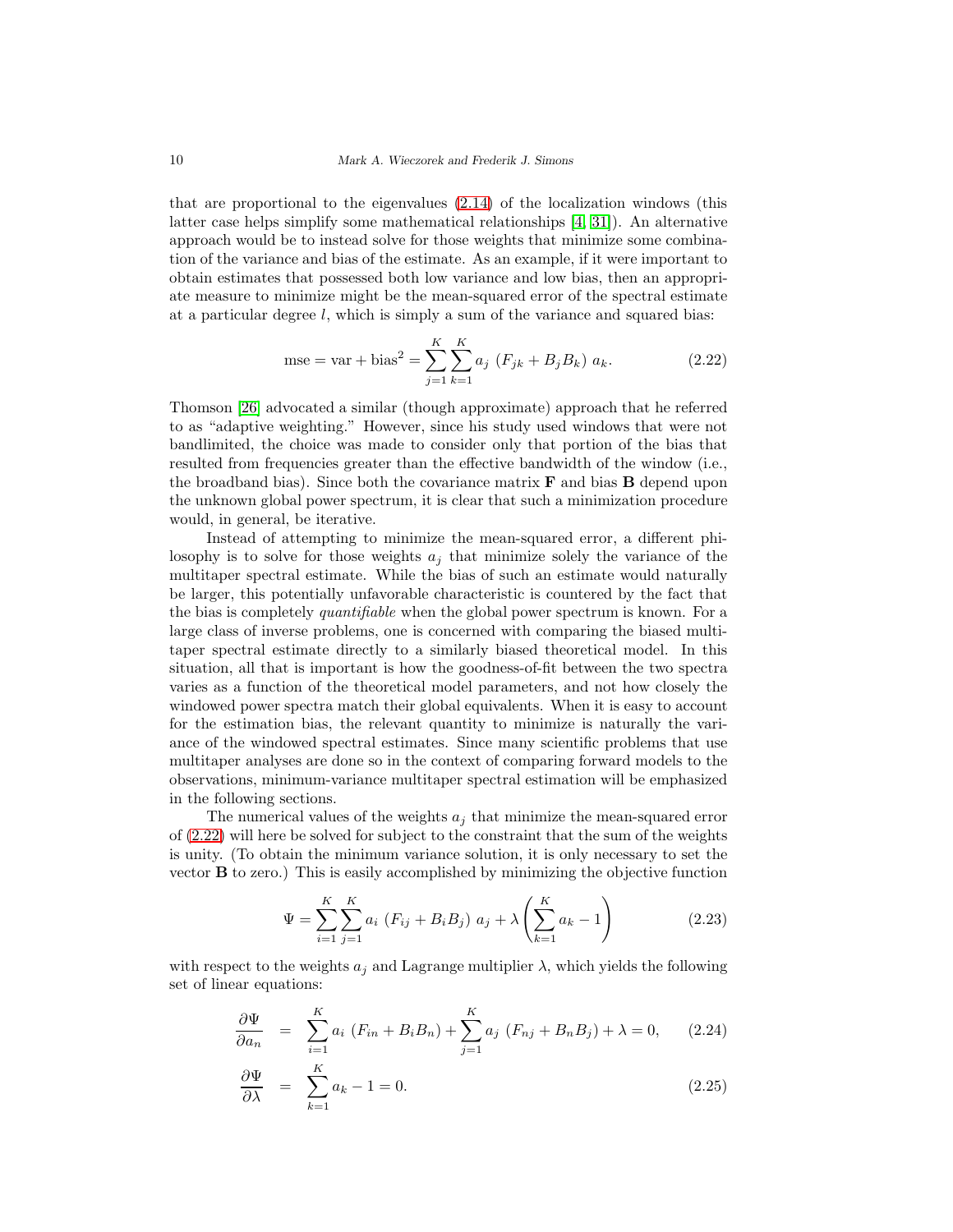Since  **is symmetric, these equations can be written in matrix notation as** 

$$
\begin{bmatrix}\n2(F_{11} + B_1 B_1) & \cdots & 2(F_{1K} + B_1 B_K) & 1 \\
2(F_{21} + B_2 B_1) & \cdots & 2(F_{2K} + B_2 B_K) & 1 \\
\vdots & \ddots & \vdots & \vdots \\
2(F_{K1} + B_K B_1) & \cdots & 2(F_{KK} + B_K B_K) & 1 \\
1 & \cdots & 1 & 0\n\end{bmatrix}\n\begin{bmatrix}\na_1 \\
a_2 \\
\vdots \\
a_K \\
0 \\
1\n\end{bmatrix} =\n\begin{bmatrix}\n0 \\
0 \\
\vdots \\
0 \\
1\n\end{bmatrix}.
$$
\n(2.26)

In order to find the optimal values of the weights  $a_i$  (as well as  $\lambda$ , which is not further needed), it is only necessary to solve a simple linear equation. If one needs to calculate the covariance matrix  $\bf{F}$ , the weights are easily obtained with little additional computational effort.

### 3. White and Red Stochastic Processes

Many physical processes obey power-law behavior in the sense that their power spectrum varies as

$$
S_{ff}(l) \sim l^{\beta}.\tag{3.1}
$$

When the exponent  $\beta$  is equal to zero, the total power per spherical harmonic degree is constant, and we refer to the process as white. In contrast, when the exponent is less than zero, the power decreases with increasing spherical harmonic degree and the spectrum is red. We note that this terminology depends on the definition of the power spectrum [\(2.7\)](#page-3-1), which may differ between fields of application [\[4\]](#page-27-7). Common examples of red spectra include planetary gravitational fields and topography. In this section, we take two representative values of  $\beta$ , namely 0 and  $-2$ , and describe in detail the properties of localized power spectrum estimates using the windows described in Section [2.2.](#page-4-1) For a discussion on Cartesian spectral analysis of power law processes, see [\[15\]](#page-27-12).

The relationship between a global power spectrum  $S_{ff}$  and the expectation of its localized equivalent  $S_{\Phi\Phi}$  is described by [\(2.11\)](#page-4-0). In particular, for a given degree l, the expectation of the localized spectrum depends upon the global power spectrum within the degree range  $l\pm L$ , where L is the bandwidth of the localization window. Thus, while  $S_{\Phi\Phi}$  should be expected to resemble the global spectrum, it will nevertheless be biased. In Figure [3,](#page-11-0) we plot the localized power spectra of a white (left) and red (right) power law process using the 34 windows displayed in Figure [1.](#page-6-0) As is readily seen, the localized spectra do indeed resemble the global spectra (shown by the heavy dashed lines), and appear to asymptotically approach the global values at high degrees. However, for degrees close to or less than the bandwidth of the window, the bias can be appreciable. In particular, for degrees close to zero the localized power spectrum is always biased down, whereas for degrees greater than about  $L/2$  the bias is positive.

The bias is clearly worse for the red-spectrum example than for the white example. This is simply a result of the fact that for red spectra, the range of the global power spectrum within the degree range  $l \pm L$  is greater for small l than for large  $l$ . As a result, the high power at small  $l$  in the global spectrum will disproportionately influence the sum in [\(2.11\)](#page-4-0), "leak" towards higher degrees, and bias the localized power spectrum upwards. In contrast, for large  $l$ , the global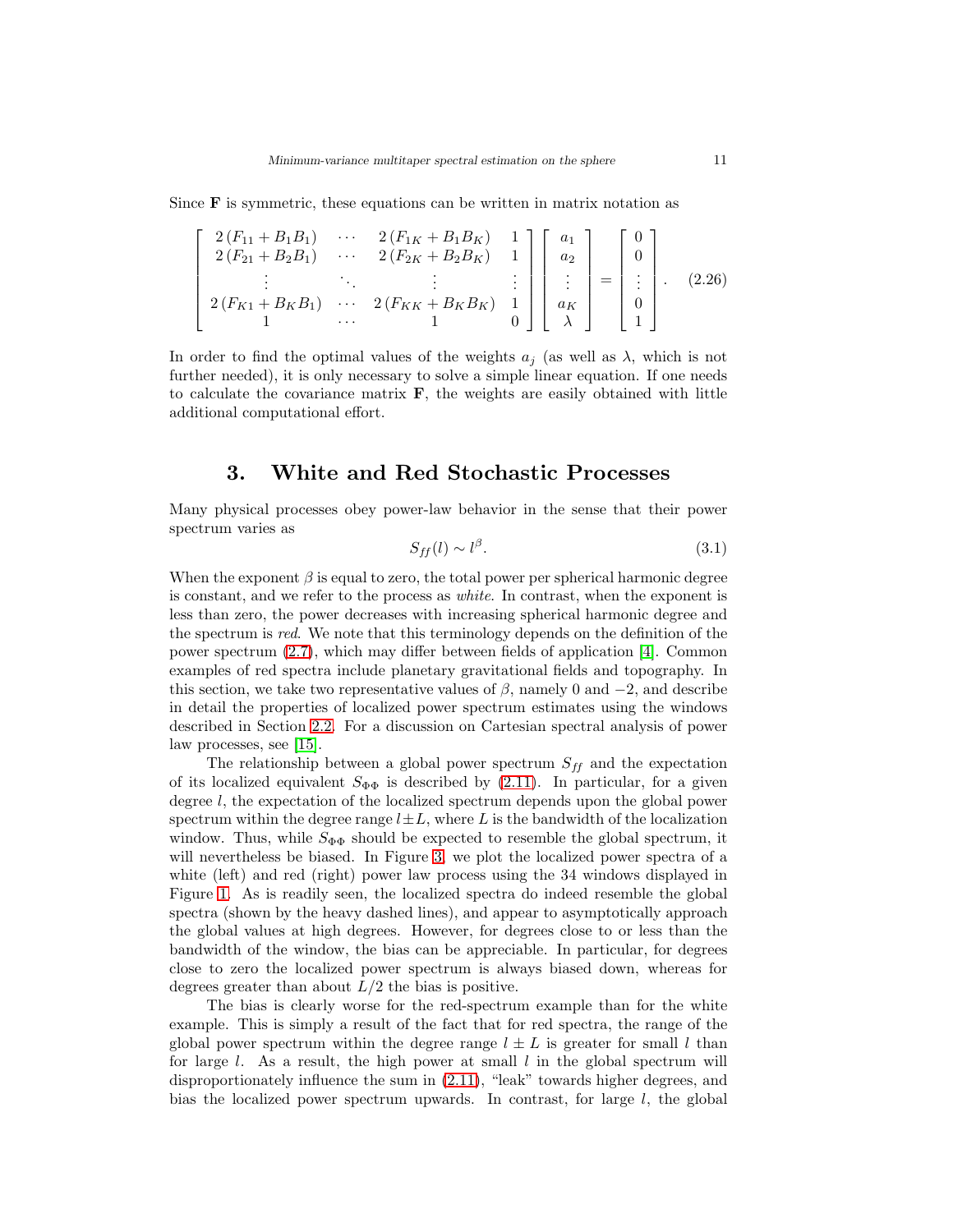power spectrum can be considered to be approximately constant within the degree range that contributes to the localized spectral estimate, and the bias properties are similar to those in the white-spectrum example. We note that for degrees greater than the bandwidth of the window, the bias appears to increase with increasing taper number. This is simply related to the shape of the power spectrum of the localization windows [\[21,](#page-28-5) [31\]](#page-28-3). For the best localization windows, the power is concentrated at the lowest degrees, which acts to give the window an "effective" bandwidth that is somewhat less than  $L$ . In contrast, for higher taper numbers, the power becomes more evenly spread across the nominal bandwidth, ensuring that all degrees in the range  $l \pm L$  contribute appreciably to the sum in [\(2.11\)](#page-4-0).

The variance properties of localized multitaper spectral estimates at degrees  $l = 30$  (left) and 65 (right) are displayed in Figure [4](#page-12-0) for the case where the global power spectrum is white. The upper panel plots the covariance matrix  $\bf{F}$  [\(2.21\)](#page-8-1), and as is seen, the largest contributors are the diagonal terms, indicating that the spectral estimates from individual windows are not too highly correlated. The offdiagonal terms appear to be relatively less important for the case of  $l = 65$  in comparison to  $l = 30$ , and this trend continues with increasing degree. Thus, as quantified below, the individual spectral estimates that make up the multitaper estimate can be considered as being somewhat statistically independent, with the level of this approximation improving with increasing degree.

The middle panel of Figure [4](#page-12-0) shows the weights that minimize the variance of the localized multitaper spectral estimate when all 34 tapers are used, and the lower panel shows its square root, the uncertainty, as a function of  $K$ . Somewhat surprisingly, even though the optimal weights  $a_i$  are decidedly non-uniform, the uncertainty of the multitaper estimate using these weights (solid curves) differs only insignificantly from what would arise if the weights were all equal (short-dashed curves). For comparative purposes, we plot the optimal uncertainty using only the four zonal localization windows (squares). As noted by [\[31\]](#page-28-3), the multitaper



<span id="page-11-0"></span>FIGURE 3: Expectations of localized power spectra for stationary stochastic global processes. Heavy dashed lines represent white (left) and red (right) global power spectra with  $\beta = 0$  and  $-2$ , respectively. The expectations of the localized spectra were generated using each of the 34 localization windows shown in Figure [1;](#page-6-0) the taper numbers increase from light gray to black. Vertical lines denote the spectral bandwidth  $L = 29$  of the tapers.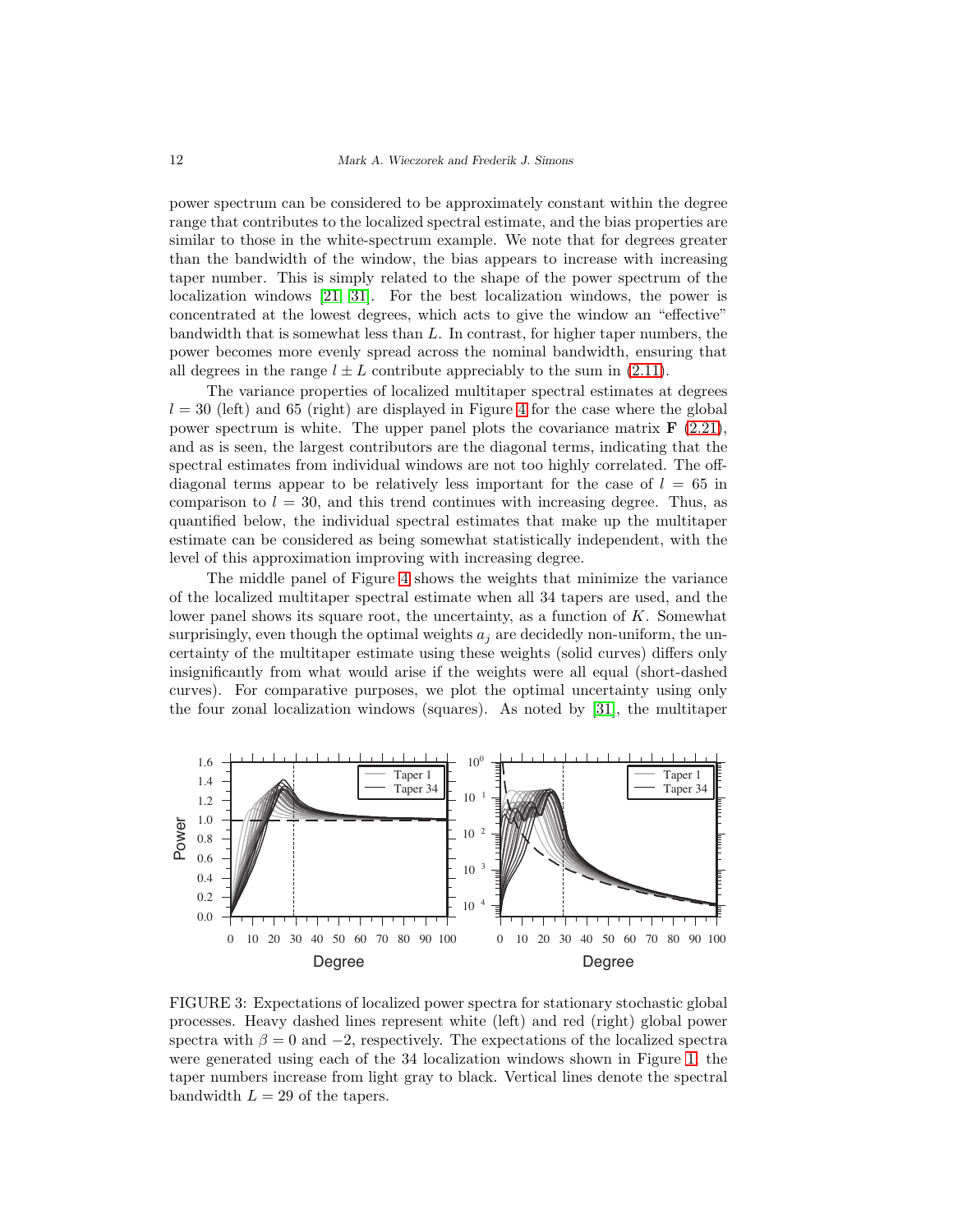

<span id="page-12-0"></span>FIGURE 4: (top) Covariance matrix between the 34 best concentrated tapers of the spherical-cap concentration problem in Figure [1](#page-6-0) for a white global spectrum at  $l = 30$  (left) and 65 (right). (center) Optimal weights,  $a_j$ , that minimize the variance of the spectral estimate at  $l = 30$  and 65 when all 34 tapers are used. The dotted horizontal line corresponds to equal weights of 1/34. (bottom) Uncertainty of the spectral estimate at  $l = 30$  and 65 as a function of the number of employed tapers. Shown are the cases of using optimal weights, equal weights, optimal weights if all the off-diagonal terms of the covariance matrix were zero, and optimal weights for only the zonal tapers.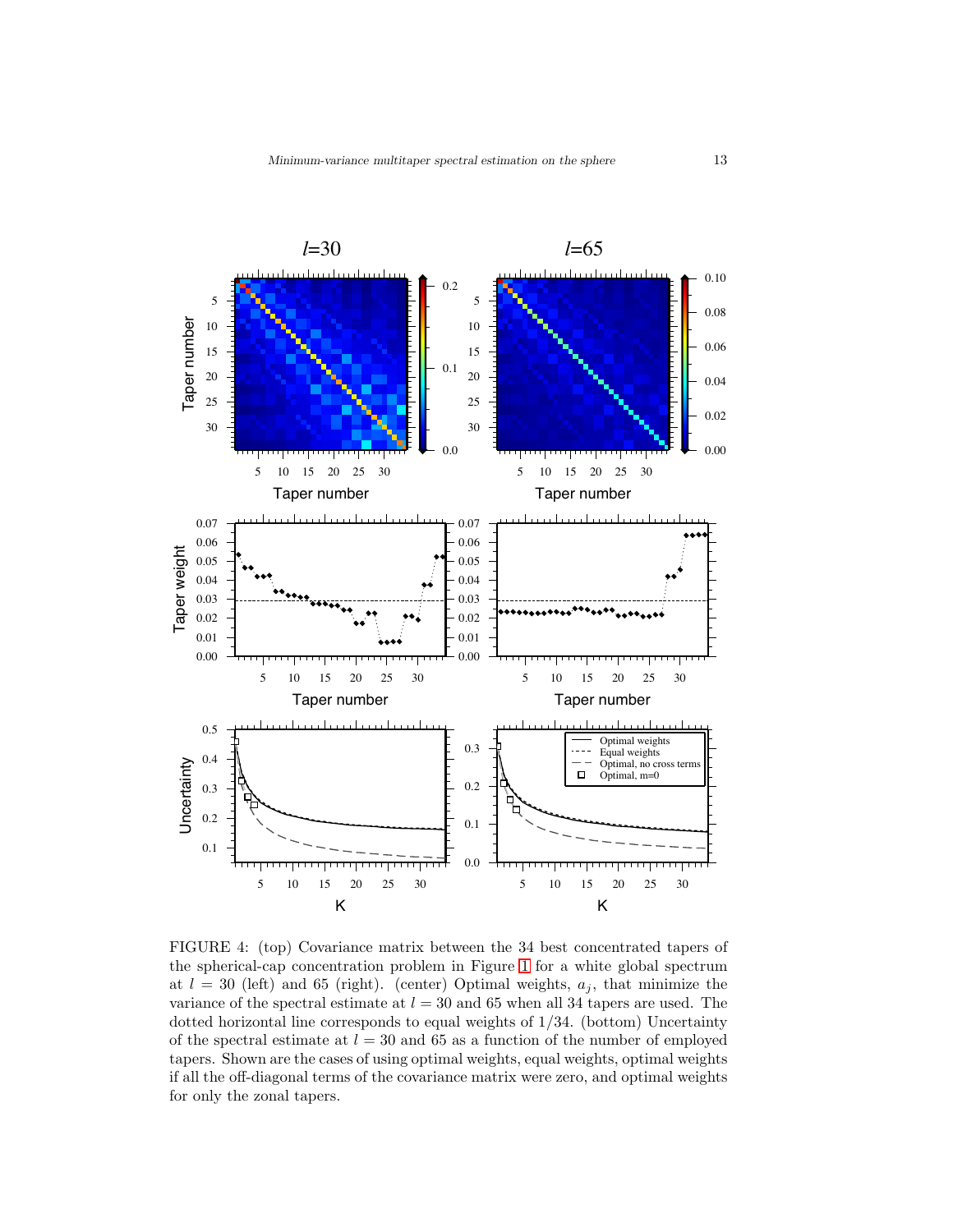

<span id="page-13-0"></span>FIGURE 5: Optimal localized multitaper uncertainty of a white (left) and red (right) stochastic process as a function of spherical harmonic degree and the number of employed tapers. For the case of the red spectrum, the uncertainty is scaled by the square root of the global power spectrum. As in the previous figures, the windows were constructed using  $\theta_0 = 30^\circ$  and  $L = 29$ . As a result of the computationally intensive nature of these calculations, the uncertainty was calculated only for degrees in multiples of 5.

estimates using zonal windows are nearly uncorrelated, and their uncertainty decreases as  $1/\sqrt{K}$ . By including the 30 non-zonal windows, which are equally well concentrated as the zonal ones, the uncertainty has been reduced by an additional 50%. The uncertainty that would arise if all the individual spectral estimates were completely uncorrelated is also shown, calculated by setting the cross-terms of the covariance matrix equal to zero (long-dashed curves). This variance is lower in magnitude than the corresponding curve that includes the cross terms, which demonstrates that while the non-zonal windows are useful for reducing the uncertainty of multitaper spectral estimates, the individual spectral estimates are not entirely independent.

The uncertainties associated with the optimal multitaper spectral estimates are shown in the left panel of Figure [5](#page-13-0) for spherical harmonic degrees between  $l = 30$  and 100 and as a function of the number of employed localization windows. Here, we only show results for  $l > L$  since (1) the smaller degrees are influenced by the magnitude of the degree-0 term, which is often statistically unrelated to the other degrees for many physical processes, (2) as shown in Figure [3,](#page-11-0) the windowed spectrum is highly biased for smaller degrees, and (3) it is unreasonable to expect that wavelengths larger than the size of the window would be well resolved in the localized spectra. As demonstrated in the previous figure, the uncertainty of the multitaper spectral estimate decreases with increasing number of localization windows. Furthermore, the variance decreases with increasing spherical harmonic degree, though somewhat more slowly. As should be readily visible, if only a few windows were used to generate a multitaper estimate, its uncertainty could be higher than  $30\%$ .

Figures [5](#page-13-0) (right) and [6](#page-14-0) show analogous results for the case when the underlying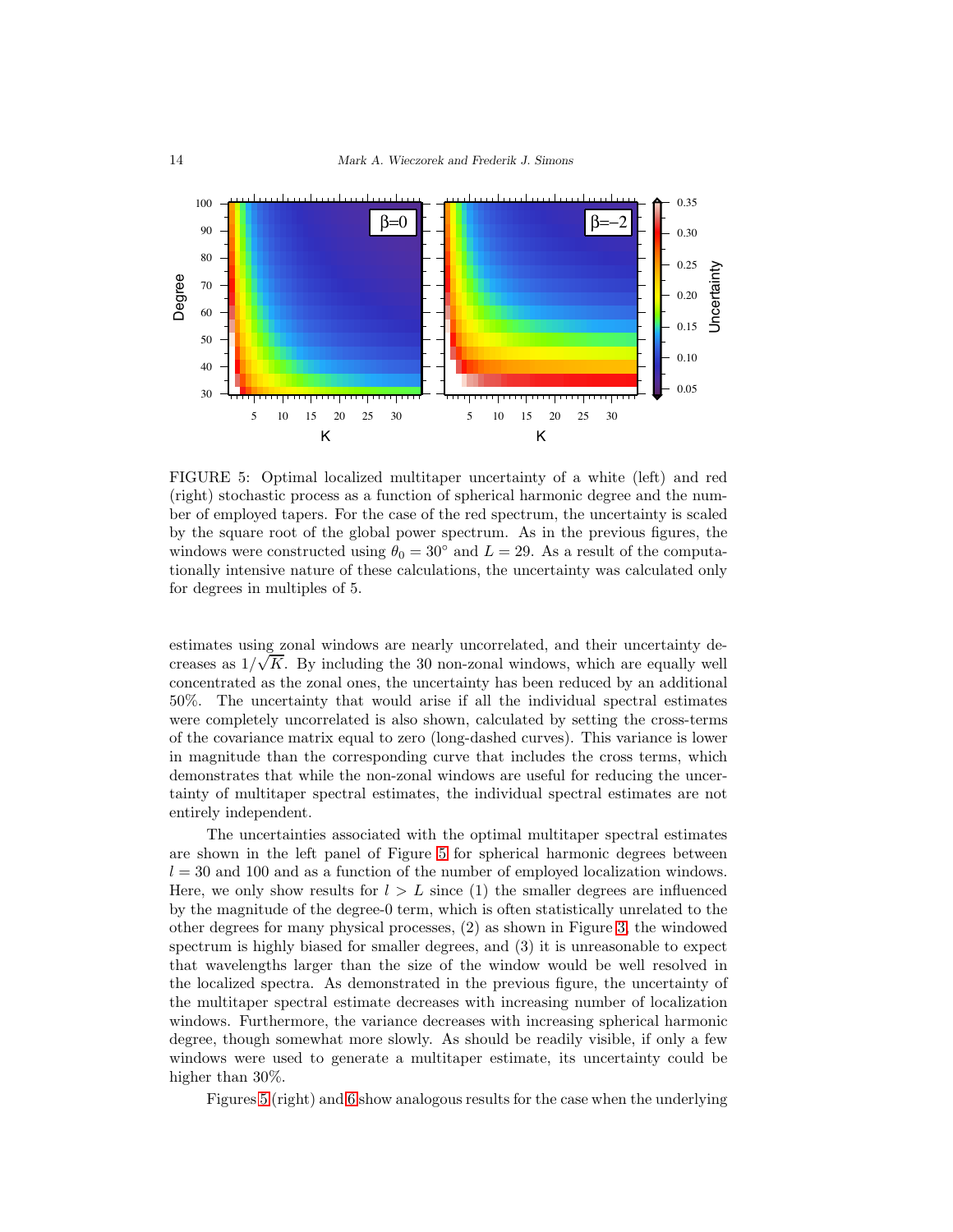

<span id="page-14-0"></span>FIGURE 6: Same as Figure [4,](#page-12-0) but for a red global spectrum with  $\beta = -2$ . The covariance matrix (top) was scaled by  $[S_{ff}(l)]^2$ , and the uncertainty of the spectral estimates (bottom) by  $S_{ff}(l)$ .

global power spectrum is red, with  $\beta = -2$ . We first note that for  $l = 65$  $l = 65$  $l = 65$  in Figure 6 (right), the covariance matrix and multitaper uncertainties are very similar to those in the white example. As mentioned previously, this is simply because the global power spectrum varies slowly at high degrees and is approximately constant within the degree range  $65 \pm L$ . In contrast, the results for  $l = 30$  are dramatically different. First, the diagonal elements of the covariance matrix are seen to increase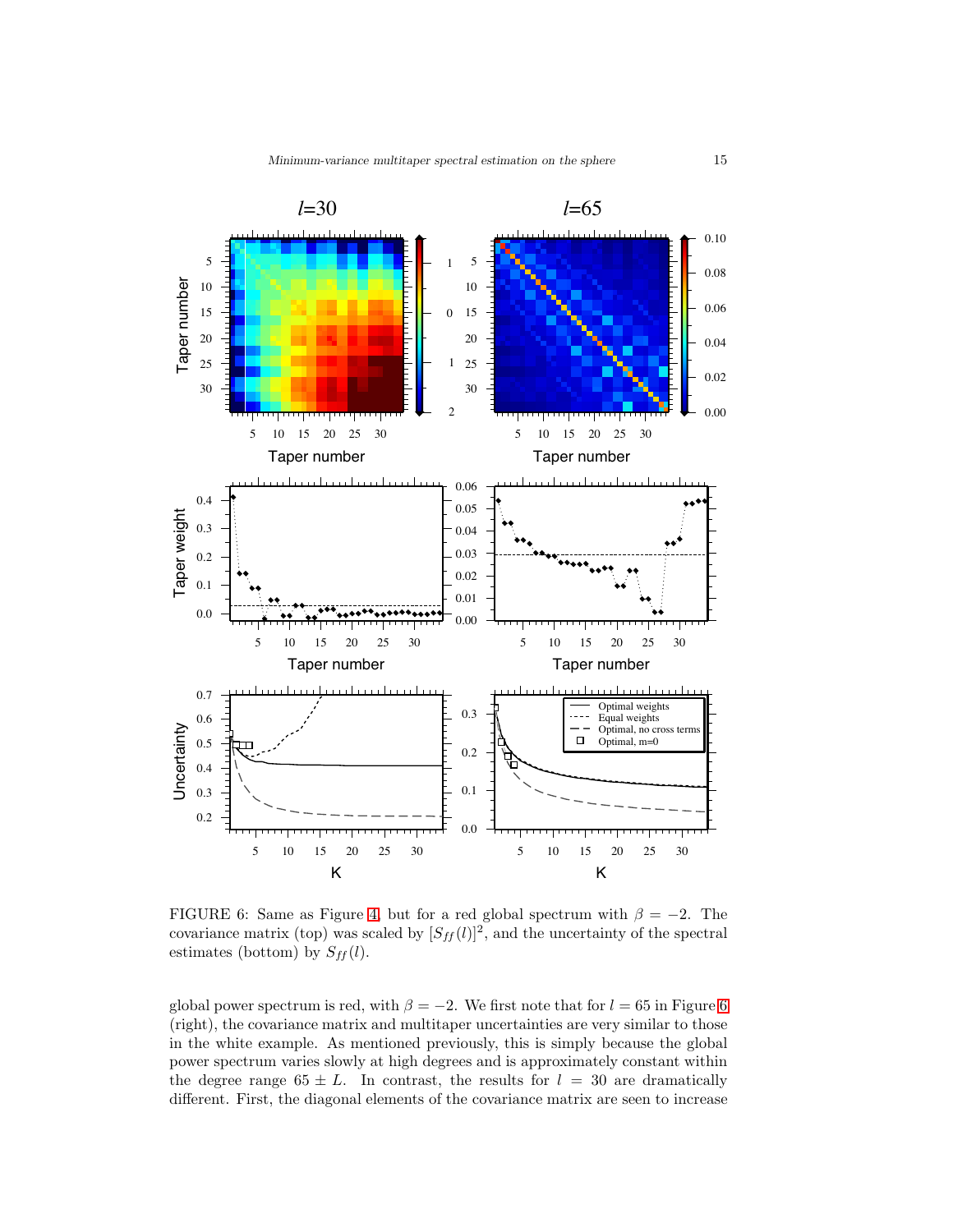appreciably with increasing taper number. Thus, the spectral estimates obtained using higher taper numbers will possess larger uncertainties than those using smaller taper numbers. This is a consequence of the fact that the bias for each localization window increases significantly with increasing taper number (see Figure [3\)](#page-11-0). The off-diagonal terms are also seen to become increasingly important as both indices of the covariance matrix  $F_{ij}$  increase.

The lower left panel of Figure [6](#page-14-0) shows that if one were to use equal weights for obtaining a multitaper spectral estimate at  $l = 30$ , the uncertainty of this estimate would actually increase after using more than the first five localization windows. This is simply a result of the larger uncertainties associated with higher taper numbers as demonstrated by the covariance matrix. For this degree, the use of optimal weights for minimizing the uncertainty of the multitaper estimate is critical. As shown in the middle panel, the uncertainty of the spectral estimate is minimized in this case by, in essence, only utilizing the first five localization windows. The inclusion of additional windows leads to no appreciable decrease in variance. It is further noted that given the highly structured covariance matrix for this example, the minimum obtainable variance is far from what would result if all the spectral estimates were uncorrelated.

The examples shown in Figures [4–](#page-12-0)[6](#page-14-0) demonstrate that calculating the covariance matrix  $\bf{F}$  and the associated optimal weights is in practice only necessary for low degrees when the underlying process is significantly red. As computation of the covariance matrix can be somewhat time consuming (depending on the bandwidth of the localization window, the number of localization windows, and the spherical harmonic degree) it would be useful to have a criterion for when the use of equal weights is adequate, and when the use of optimal weights is necessary. The simplest approach would be to use equal weights initially, and to then plot the uncertainty of the multitaper spectral estimate as a function of the number of tapers used in its construction. If the uncertainty fails to decrease, as in the lower left panel of Figure [6,](#page-14-0) using optimal weights could reduce the estimation variance significantly.

#### <span id="page-15-0"></span>4. Single Realizations of Stochastic Processes

In the preceding section we assumed that the stochastic process giving rise to the global power spectrum was known, and this allowed for the analytic computation of the expectation  $(2.19)$  and variance  $(2.21)$  of the multitaper spectral estimate. Unfortunately, for many physical processes, not only is the underlying power spectrum of the stochastic process unknown, but only a single realization is available for analysis: there is only one gravitational field of the Earth, only one cosmic microwave background, and so on. As Figures [4](#page-12-0) and [6](#page-14-0) demonstrate, the spectral estimates that result from orthogonal localization windows are, in general, somewhat uncorrelated. Thus, even though only a single realization of a process might be available for analysis, each windowed spectral estimate can be treated approximately as if it were derived from a separate realization. As the number of localization windows used in constructing the multitaper estimate increases, we expect the variance of this estimate to decrease accordingly.

When the underlying global power spectrum is not known a priori, the primary difficulty lies in how to estimate the uncertainty of the multitaper estimate. One approximate approach would be to assume that the multitaper estimate is equal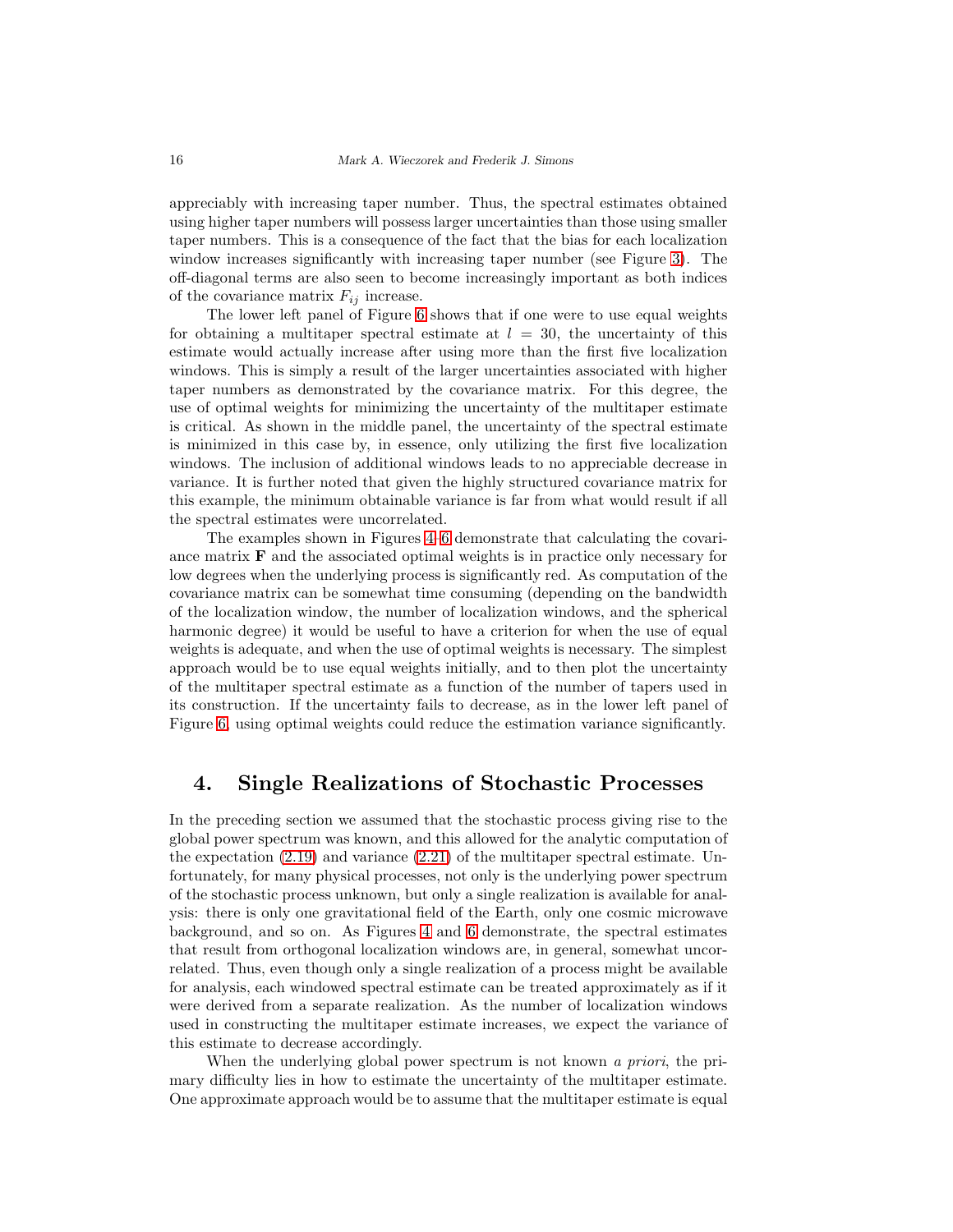to the global value, and to compute the expected variance using the expressions in Appendix C. If a more accurate estimate of the uncertainty were desired, one could attempt inverting for the global power spectrum (see below), and using this to calculate the expected multitaper uncertainty. From the calculated covariance matrix, optimal weights that minimize the multitaper variance could be obtained, and these could be used to form a new multitaper estimate. By repeating this process, one would ultimately expect to converge on the minimum-variance multitaper spectrum estimate. This procedure, however, suffers from having to calculate the covariance matrix  $\bf{F}$  at each degree l several times. For many problems, this approach is unfeasible given the computationally intensive nature of the covariance matrix calculations.

As a more practical, but necessarily approximate, approach we will make the assumption that for a given degree l the individual spectral estimates  $S_{\Phi\Phi}^{(k)}$  that contribute to the multitaper spectrum estimate are statistically independent and Gaussian distributed with identical variance  $\sigma_{\Phi\Phi}^2$ . This amounts to assuming that the off-diagonal terms of the covariance matrix are zero and that the diagonal terms are all equal. In this case it is easily shown that the variance of the estimate  $(2.17)$ [\(2.18\)](#page-8-3) is

<span id="page-16-0"></span>
$$
\text{var}\left\{S_{\Phi\Phi}^{(mt)}\right\} = \sigma_{\Phi\Phi}^2 \sum_{k=1}^K a_k^2 \quad \text{with} \quad \text{var}\left\{S_{\Phi\Phi}^{(k)}\right\} = \sigma_{\Phi\Phi}^2. \tag{4.1}
$$

Defining the weighted sample variance of individual spectral estimates as

$$
\sigma^2 = \sum_{k=1}^{K} a_k \left( S_{\Phi \Phi}^{(k)} - S_{\Phi \Phi}^{(mt)} \right)^2, \tag{4.2}
$$

its expectation is found to be equal to

<span id="page-16-1"></span>
$$
\left\langle \sigma^2 \right\rangle = \sigma_{\Phi\Phi}^2 \left( 1 - \sum_{k=1}^K a_k^2 \right) + \sum_{k=1}^K a_k \left( \left\langle S_{\Phi\Phi}^{(k)} \right\rangle - \left\langle S_{\Phi\Phi}^{(mt)} \right\rangle \right)^2. \tag{4.3}
$$

The second term in the above equation is a measure of the variability of the expectations of the K windowed estimates  $S_{\Phi\Phi}^{(k)}$  about their weighted mean (referring to Figure [3,](#page-11-0) of the curves of the expected values of single-taper estimates around the expected value of the multitaper estimate). By assuming that the statistical spread of each windowed estimate is greater than the spread of the individual expectations, this term can be ignored. Combining [\(4.1\)](#page-16-0) and [\(4.3\)](#page-16-1), the following unbiased estimate for the variance of the multitaper estimate is obtained:

<span id="page-16-2"></span>
$$
\text{var}\left\{S_{\Phi\Phi}^{(mt)}\right\} \approx \sigma^2 \left(\frac{\sum_k a_k^2}{1 - \sum_k a_k^2}\right). \tag{4.4}
$$

In contrast to [\(2.21\)](#page-8-1), which requires knowledge of the global spectrum, this estimate, though approximate, is determined from the data alone. When the weights  $a_k$ are all equal, the variance of the multitaper spectrum estimate is simply  $\sigma^2/(K-1)$ . Having ignored what is essentially the sample variance of the expectations of the windowed estimates, we are insured that the calculated uncertainty [\(4.4\)](#page-16-2) will be an overestimate. However, we should also note that the assumption of each individually tapered spectral estimate being statistically independent will not in general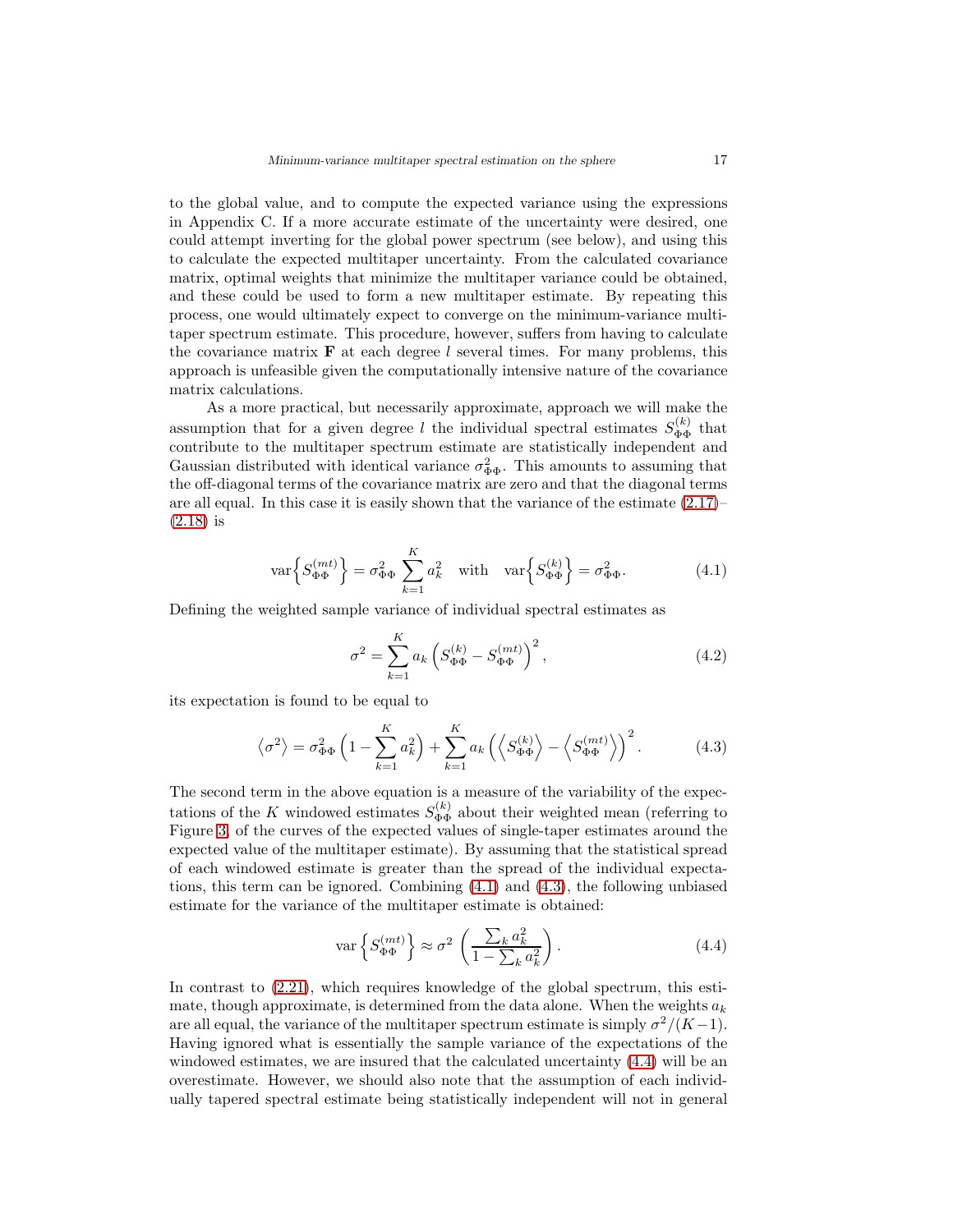be true, and this will cause the above uncertainty to underestimate the true value. We note that [\[31,](#page-28-3) eq. 48] previously advocated using the sample variance  $\sigma^2$  of the individual spectral estimates as an estimate for the variance of the multitaper estimate, which, in hindsight, is unnecessarily conservative.

In order to assess the suitability of the above approximations to estimate the uncertainty via [\(4.4\)](#page-16-2), we generated three realizations of a white stochastic process and calculated localized multitaper estimates. In the upper panel of Figure [7,](#page-18-0) the absolute value of the difference between the multitaper estimate and its expectation based on the known input spectrum is shown as a function of degree l and number of tapers  $K$  for the three realizations. As is readily seen, the difference between the two almost everywhere decreases with increasing number of employed localization windows. Furthermore, comparison with Figure [5](#page-13-0) shows that the difference between the two is compatible with the expected uncertainty of the multitaper estimate. The bottom panel plots the uncertainty of the multitaper estimate using [\(4.4\)](#page-16-2), and this is seen to be generally comparable to the difference between the multitaper expectation and single realization in the upper panel. Nevertheless, it should be noted that this estimation of the uncertainty underestimates the true value as shown in Figure [5](#page-13-0) by a small factor. This is most likely a result of the fact that the individual spectral estimates are not uncorrelated as we assumed in deriving [\(4.4\)](#page-16-2).

Finally, we note that it is possible under certain circumstances to invert for the global power spectrum using [\(2.19\)](#page-8-2) combined with knowledge of the multitaper spectral estimates and their uncertainties. As shown in [\[31\]](#page-28-3), this equation can be written in matrix notation as

<span id="page-17-0"></span>
$$
\left\langle \mathbf{S}_{\Phi\Phi}^{(mt)} \right\rangle = \mathbf{M}^{(mt)} \, \mathbf{S}_{ff},\tag{4.5}
$$

where  $\mathbf{S}_{\Phi\Phi}^{(mt)}$  is a vector containing the  $L_{\Phi\Phi}+1$  multitaper spectral estimates,  $\mathbf{S}_{ff}$ is a vector containing the  $L_{\Phi\Phi} + L + 1$  elements of the global power spectrum, and  $\mathbf{M}^{(mt)}$  is an  $(L_{\Phi\Phi}+1)\times(L_{\Phi\Phi}+L+1)$  matrix that maps the latter into the former. Assigning the index 0 to the first row and column of M, the elements are given by

$$
M_{ij}^{(mt)} = \sum_{l=0}^{L} \sum_{k=1}^{K} a_k S_{hh}^{(k)}(l) (C_{l0j0}^{i0})^2.
$$
 (4.6)

The individual linear equations of [\(4.5\)](#page-17-0) could be weighted by the measurement uncertainties by dividing each row of  $\mathbf{S}_{\Phi\Phi}^{(mt)}$  and  $\mathbf{M}^{(mt)}$  by the multitaper standard deviation obtained from [\(4.4\)](#page-16-2).

Inverting  $\mathbf{M}^{(mt)}$  to obtain  $\mathbf{S}_{ff}$  from  $\mathbf{S}_{\Phi\Phi}^{(mt)}$  is an underdetermined inversion problem, as the dimension of  $S_{ff}$  will always be greater than that of  $S_{\Phi\Phi}^{(mt)}$ , and  $\mathbf{M}^{(mt)}$  is never full-rank. Hence, most of our attempts to invert [\(4.5\)](#page-17-0) for the global power spectrum, using a variety of linear techniques, have been unsatisfactory for this example. For instance, choosing that solution for which the norm of  $S_{ff}$  is minimized yielded a power spectrum with both positive and negative values, a situation that is clearly unphysical. Truncating the matrix  $M$  to be square yielded similar results. A non-negative least squares inversion [\[13,](#page-27-13) Chap. 23] yielded a solution for which the majority of the  $S_{ff}(l)$  were zero. One method that did yield acceptable results was to assume that  $S_{ff}$  was constant in bins of width  $\Delta l$ . However, for the problem at hand,  $\Delta l$  was required to be greater than about 15 in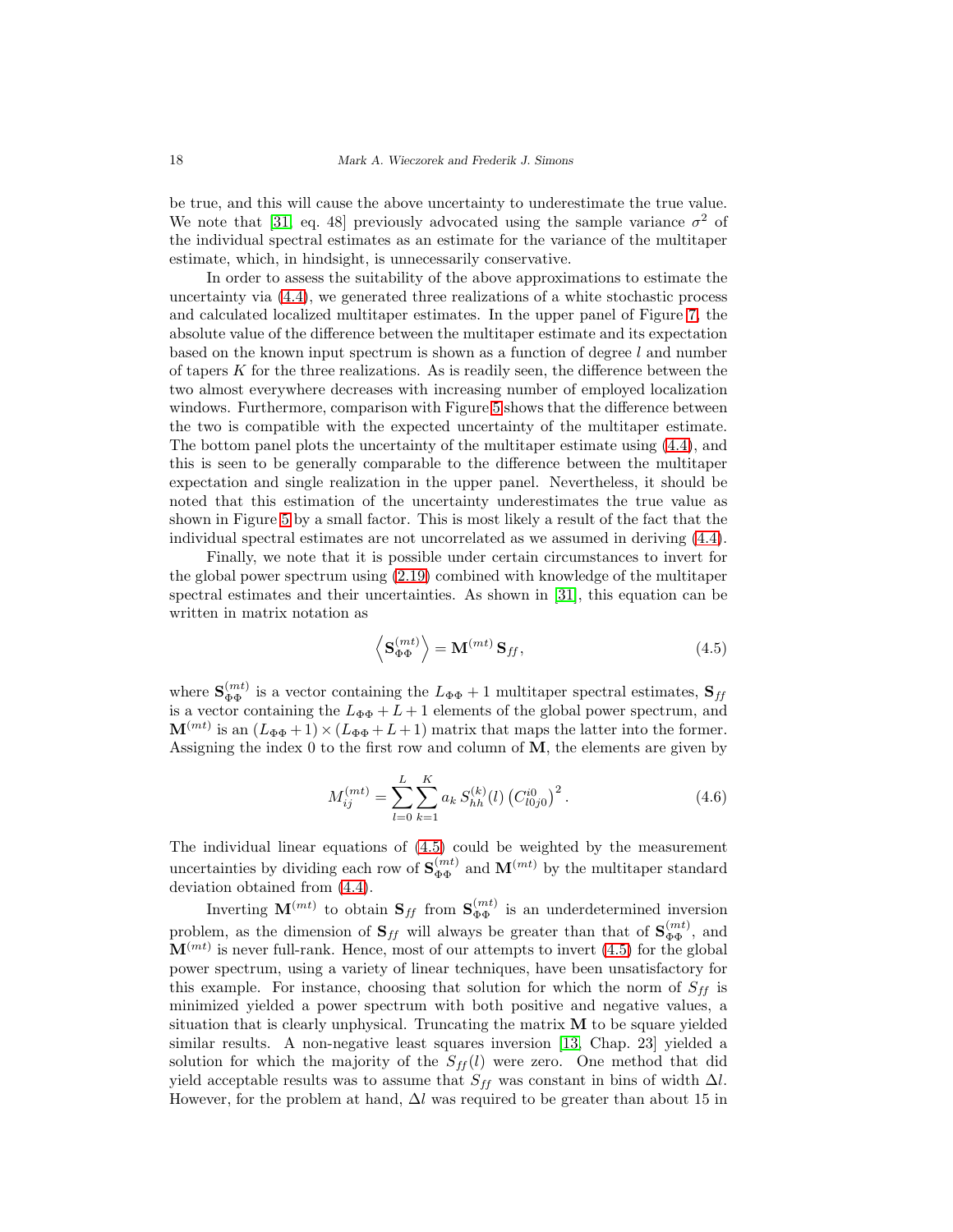

<span id="page-18-0"></span>FIGURE 7: Difference and estimated uncertainty for three multitaper realizations of a white stochastic process. (top) Absolute value of the difference between the known multitaper spectrum expectation and the single realization of the multitaper estimate. (bottom) The estimated uncertainty of the multitaper spectrum estimate calculated from [\(4.4\)](#page-16-2) using equal weights. Between 2 and 34 tapers were used in generating the multitaper estimates, the tapers were constructed using  $\theta_0 = 30^\circ$  and  $L = 29$ , and the data were localized at the North pole. For comparison purposes, the color bars possess the same range as those in Figure [5.](#page-13-0)

order to obtain positive values with reasonable variances. More sophisticated nonlinear and Monte Carlo techniques that utilize positivity constraints and upper and lower bounds are worth investigating. Alternatively, one could parametrize the global power spectrum by a smoothly varying function (such as a power law) and invert for the parameter values that best fit the observed multitaper spectral estimates. A maximum-likelihood inversion approach is described in [\[4\]](#page-27-7) and [\[8\]](#page-27-14).

## 5. Concluding Remarks

In this study, we have demonstrated how the global power spectrum of a stochastic process on the sphere can be estimated from spatially limited observation domains. In particular, the act of restriction to a certain region can be formulated as a windowing operation, and the expectation of the windowed power spectrum has been shown to be related to the global power spectrum by a convolution-type equation. The best localization windows are those that are spatially concentrated in the region of interest, and yet have as small an effective spectral bandwidth as possible. Solution of a simple optimization problem yields a family of orthogonal functions,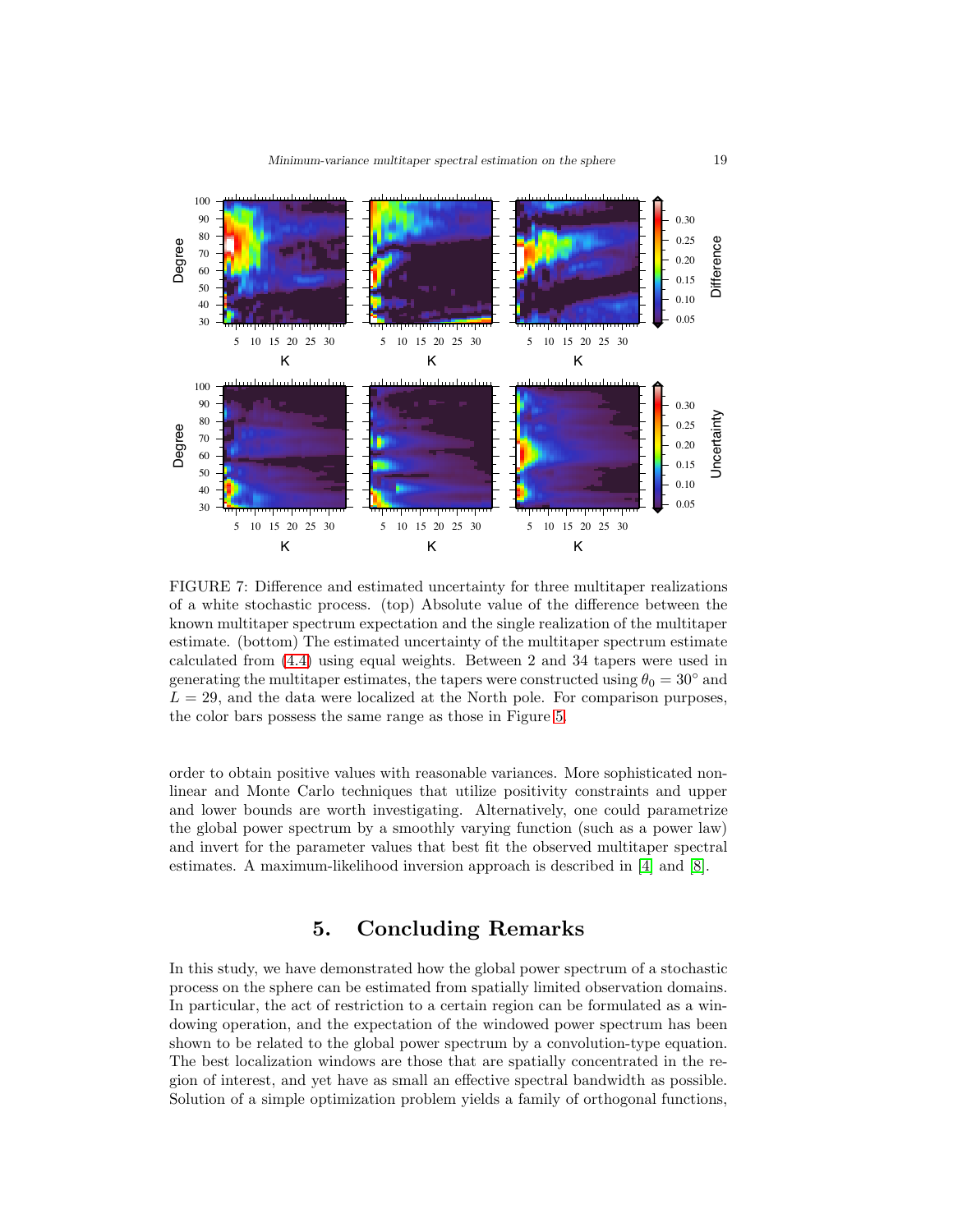and a multitaper spectrum estimate can be constructed using those windows with good spatiospectral localization properties. The multitaper estimate has the benefits that the data are more evenly weighted and that it has a reduced variance when compared to single-window estimates. It is straightforward to choose the weights used in constructing the multitaper estimate in order to minimize the estimation variance.

While much of the theoretical groundwork has been developed for the problem of localized spectral estimation on the sphere, several promising lines of future research could improve upon the procedure developed in this work. In particular, we have only concerned ourselves with localization windows that are solutions to the spherical-cap concentration problem  $[6, 21, 31]$  $[6, 21, 31]$  $[6, 21, 31]$ . While sufficient for many problems, such as estimating the localized spectral properties of planetary gravitational fields and topography, more complex localization windows might be desired for other applications. The techniques developed here are easily generalizable to other concentration domains [\[20,](#page-28-9) [21\]](#page-28-5), and we do not expect the general character of our results to differ significantly from those presented here.

As a second line of future research, we note that we have restricted ourselves to using only a single localization window when calculating the localized cross-power spectrum  $S_{\Phi\Gamma}^{(k)}$ . However, as demonstrated in Appendix B, we could have localized each field by a different window to form localized cross-power spectra  $S_{\Phi\Gamma}^{(j,k)}$ . Using two different windows, up to  $K(K+1)/2$  individual cross-power spectral estimates are, in principle, available for analysis compared to  $K$  as used in this study. The covariance properties of these windows remain to be investigated, as well as whether their use would significantly decrease the multitaper estimation variance.

Of more practical concern are the computational demands to obtain the covariance matrix. Generating the left and right panels of Figure [4](#page-12-0) took about 12 hours and 2 days of dedicated time on a modern desktop computer, respectively. The calculations for Figure [5](#page-13-0) took considerably longer, about one month. Clearly, such computations will become increasingly infeasible as the spherical harmonic degree increases, and alternative means will eventually be necessary for computing the covariance matrix, optimal weights, and uncertainties. Asymptotic relations for the Clebsch-Gordan coefficients and/or covariance matrix may be used to simplify these numerical computations at high degrees [\[4\]](#page-27-7).

Finally, we note that most of our discussion has emphasized the quantification of the bias and uncertainty of the multitaper spectrum estimate. However, in practice, one is often instead interested in obtaining an unbiased estimate of the global power spectrum. While one can in principle invert [\(2.19\)](#page-8-2) for this quantity, the standard linear inversion techniques discussed in Section [4](#page-15-0) yielded mixed results. More sophisticated non-linear and Monte Carlo techniques utilizing bounds and positivity constraints may be worth investigating in this context.

## A. Real and Complex Spherical Harmonics

The derivations in this study are considerably simplified if complex spherical harmonics are used. By inserting the identities

$$
\cos \beta = \frac{e^{i\beta} + e^{-i\beta}}{2} \quad \text{and} \quad \sin \beta = \frac{e^{i\beta} - e^{-i\beta}}{2i} \tag{A.1}
$$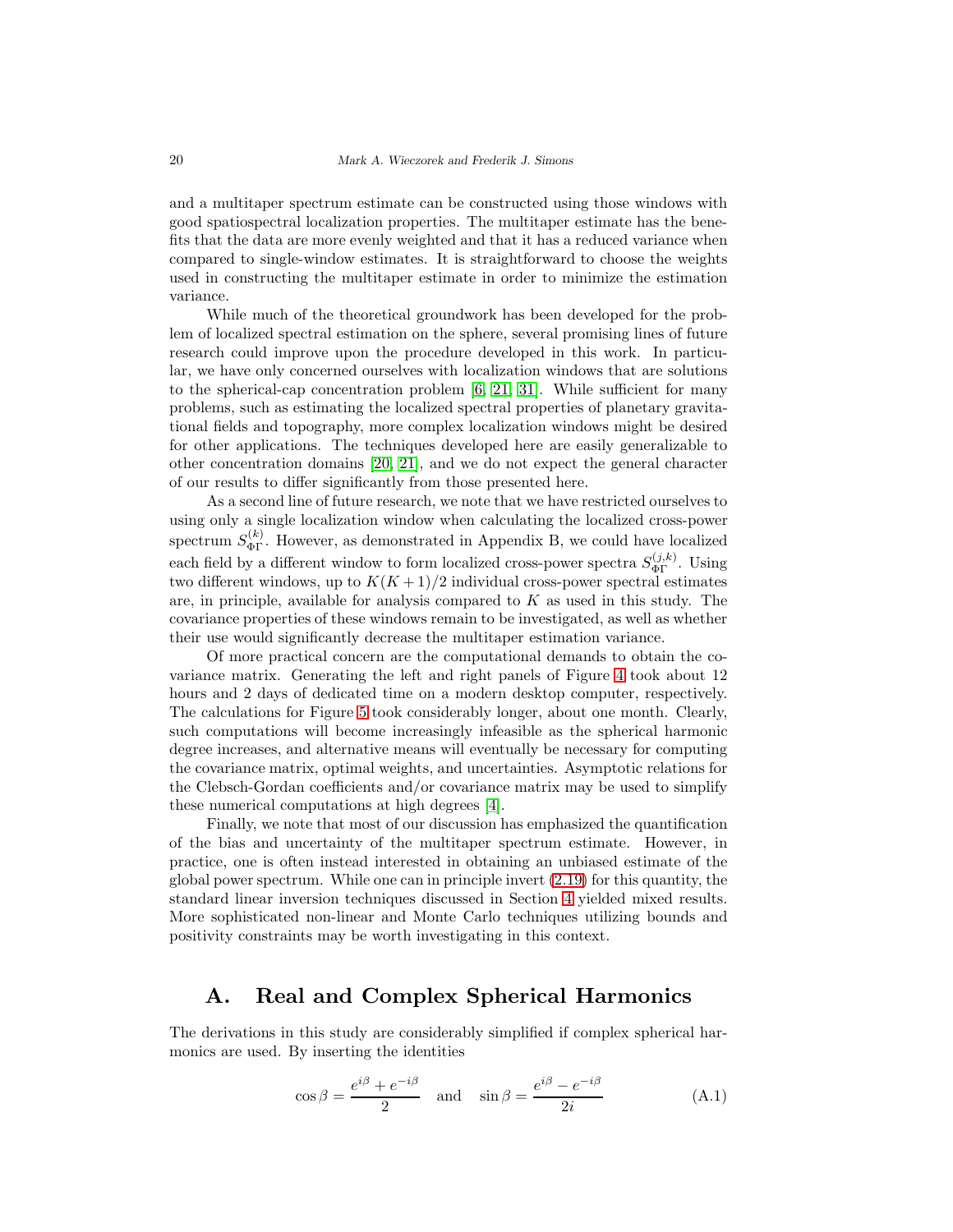into  $(2.1)$ , the spherical harmonic expansion of a real function f is expressed as

$$
f(\Omega) = \sum_{l=0}^{\infty} \sum_{m=-l}^{l} f_{lm} Y_{lm}(\Omega)
$$
  
\n
$$
= \sum_{l=0}^{\infty} \sum_{m=0}^{l} \left[ f_{lm} \left( \frac{e^{im\phi} + e^{-im\phi}}{2} \right) + f_{l-m} \left( \frac{e^{im\phi} - e^{-im\phi}}{2i} \right) \right] \bar{P}_{lm}(\cos \theta)
$$
  
\n
$$
= \sum_{l=0}^{\infty} \sum_{m=0}^{l} \left[ e^{im\phi} \left( \frac{f_{lm} - if_{l-m}}{2} \right) + e^{-im\phi} \left( \frac{f_{lm} + if_{l-m}}{2} \right) \right] \bar{P}_{lm}(\cos \theta)
$$
  
\n
$$
= \sum_{l=0}^{\infty} \sum_{m=-l}^{l} f_{l}^{m} Y_{l}^{m}(\Omega), \qquad (A.2)
$$

where the complex spherical harmonics,  $Y_l^m$ , are defined as

$$
Y_l^m(\Omega) = \sqrt{2l+1} \sqrt{\frac{(l-m)!}{(l+m)!}} P_{lm}(\cos \theta) e^{im\phi}.
$$
 (A.3)

Since

$$
P_{l-m} = (-1)^m \frac{(l-m)!}{(l+m)!} P_{lm}, \tag{A.4}
$$

the complex harmonics satisfy the identity

<span id="page-20-1"></span>
$$
Y_l^{m*}(\Omega) = (-1)^m Y_l^{-m}(\Omega), \tag{A.5}
$$

and normalization

$$
\frac{1}{4\pi} \int_{\Omega} Y_l^{m*}(\Omega) Y_{l'}^{m'}(\Omega) d\Omega = \delta_{ll'} \delta_{mm'},
$$
\n(A.6)

where the superscript  $*$  indicates complex conjugation. To be consistent with the definition of the real spherical harmonic functions in Section 2.1, the complex harmonics here also do not include the Condon-Shortley phase factor of  $(-1)^m$  that generally appears in the physics and seismology communities. Regardless, we note that the inclusion or exclusion of this phase will not affect the results presented in this paper. The complex coefficients are related to the real coefficients by

<span id="page-20-0"></span>
$$
f_l^m = \begin{cases} (f_{lm} - if_{l-m})/\sqrt{2} & \text{if } m > 0\\ f_{l0} & \text{if } m = 0\\ (-1)^m f_l^{-m*} & \text{if } m < 0, \end{cases}
$$
(A.7)

and by using the orthogonality properties of the spherical harmonics, these can be shown to be related to the real function  $f$  by the relation

$$
f_l^m = \frac{1}{4\pi} \int_{\Omega} f(\Omega) Y_l^{m*}(\Omega) d\Omega.
$$
 (A.8)

It is straightforward to show that the total power of a real function  $f$  is related to its complex spectral coefficients by a generalization of Parseval's theorem:

$$
\frac{1}{4\pi} \int_{\Omega} \left[ f(\Omega) \right]^2 \, d\Omega = \sum_{l=0}^{\infty} S_{ff}(l),\tag{A.9}
$$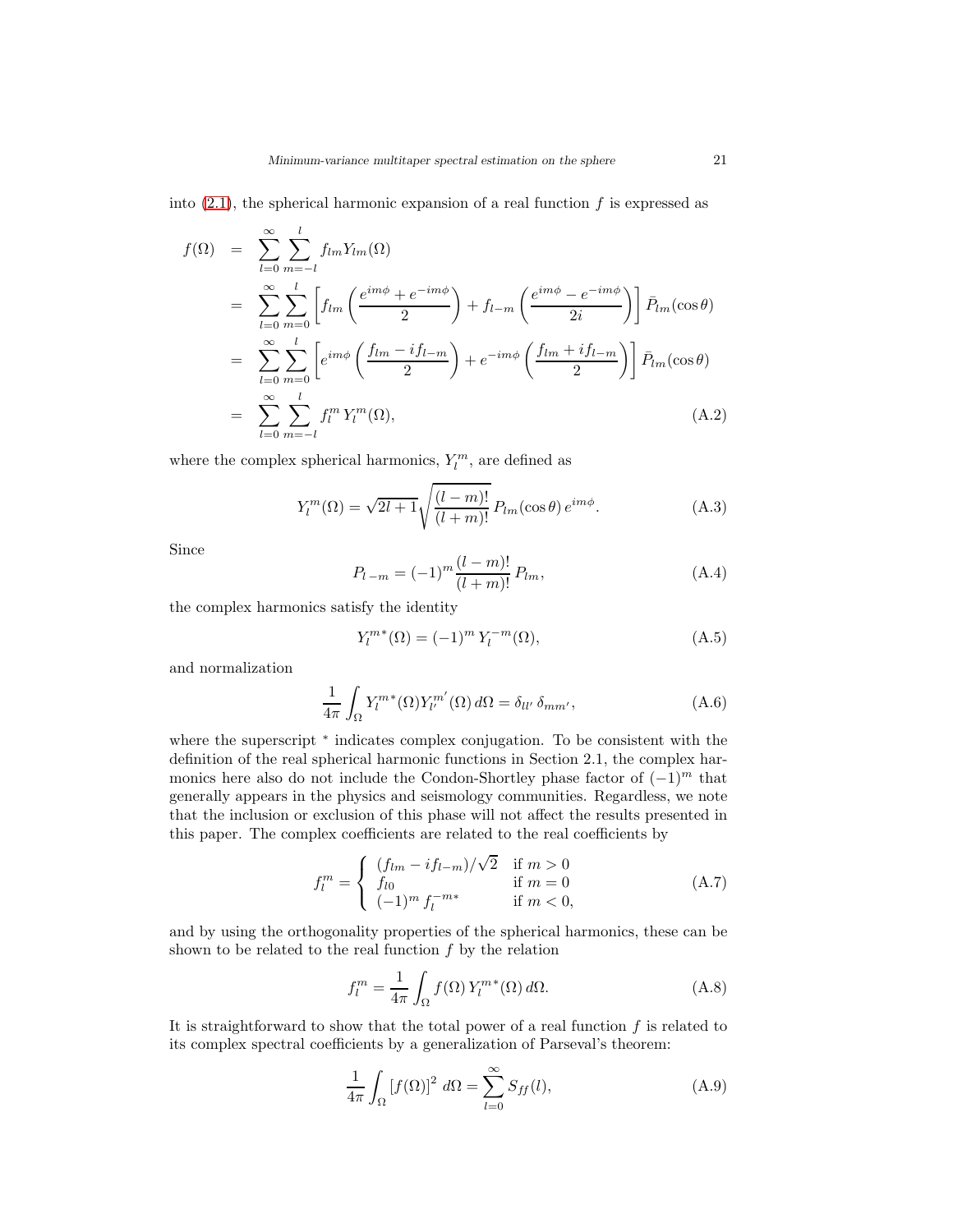where the power spectrum is

$$
S_{ff}(l) = \sum_{m=-l}^{l} f_l^m f_l^{m*}.
$$
\n(A.10)

Similarly, the cross-power of two real functions  $f$  and  $g$  is given by

<span id="page-21-0"></span>
$$
\frac{1}{4\pi} \int_{\Omega} f(\Omega) g(\Omega) d\Omega = \sum_{l=0}^{\infty} S_{fg}(l), \tag{A.11}
$$

where the cross-power spectrum is

<span id="page-21-1"></span>
$$
S_{fg}(l) = \sum_{m=-l}^{l} f_l^m g_l^{m*}.
$$
\n(A.12)

If the functions f and g have a zero mean (i.e., their degree-0 terms are equal to zero), then  $S_{ff}(l)$  and  $S_{fg}(l)$  represent the contributions to their variance and covariance, respectively, for degree l.

#### B. Bias of a Localized Spectral Estimate

In this section, expressions will be derived that relate the cross-power spectrum of two global fields to their windowed equivalents. We assume that the real spherical harmonic coefficients of a function  $f$  are zero-mean random variables, and that the power spectrum of the function is isotropic, i.e. depends only upon degree l:

$$
\langle f_{lm} f_{l'm'} \rangle = \frac{S_{ff}(l)}{(2l+1)} \delta_{ll'} \delta_{mm'}, \tag{B.1}
$$

where  $\langle \cdots \rangle$  signifies the expectation operator. When considering two fields, it will be assumed in a similar manner that their cross-power at a given degree is also isotropic:

$$
\langle f_{lm} g_{l'm'} \rangle = \frac{S_{fg}(l)}{(2l+1)} \, \delta_{ll'} \, \delta_{mm'}.\tag{B.2}
$$

It can be verified using [\(A.7\)](#page-20-0) that

$$
\langle f_{lm} f_{l'm'} \rangle = \langle f_l^{m*} f_{l'}^{m'} \rangle = \langle f_l^{m*} f_{l'}^{m'} \rangle^*,
$$
 (B.3)

and

$$
\langle f_{lm} g_{l'm'} \rangle = \langle f_l^{m*} g_{l'}^{m'} \rangle = \langle f_l^{m*} g_{l'}^{m'} \rangle^*.
$$
 (B.4)

The goal of this appendix is to find an expression for the expectation of the cross-power spectrum of the functions  $f$  and  $g$ , each localized by a different data taper  $h^{(i)}$  and  $h^{(j)}$ , respectively. This quantity will be denoted as  $\langle S_{\Phi \Gamma}^{(i,j)}(l) \rangle$ , where  $\Phi$  and  $\Gamma$  represent the localized fields  $f h^{(i)}$  and  $g h^{(j)}$ , respectively. The spectral bandwidth of each localization window will be assumed to be the same. We start with the product of two windowed coefficients for a given degree and order:

$$
\Phi_l^{m(i)} \Gamma_l^{m(j)*} = \frac{1}{4\pi} \int_{\Omega} \left[ h^{(i)}(\Omega) f(\Omega) \right] Y_l^{m*}(\Omega) d\Omega
$$

$$
\times \frac{1}{4\pi} \int_{\Omega'} \left[ h^{(j)*}(\Omega') g^*(\Omega') \right] Y_l^m(\Omega') d\Omega'. \tag{B.5}
$$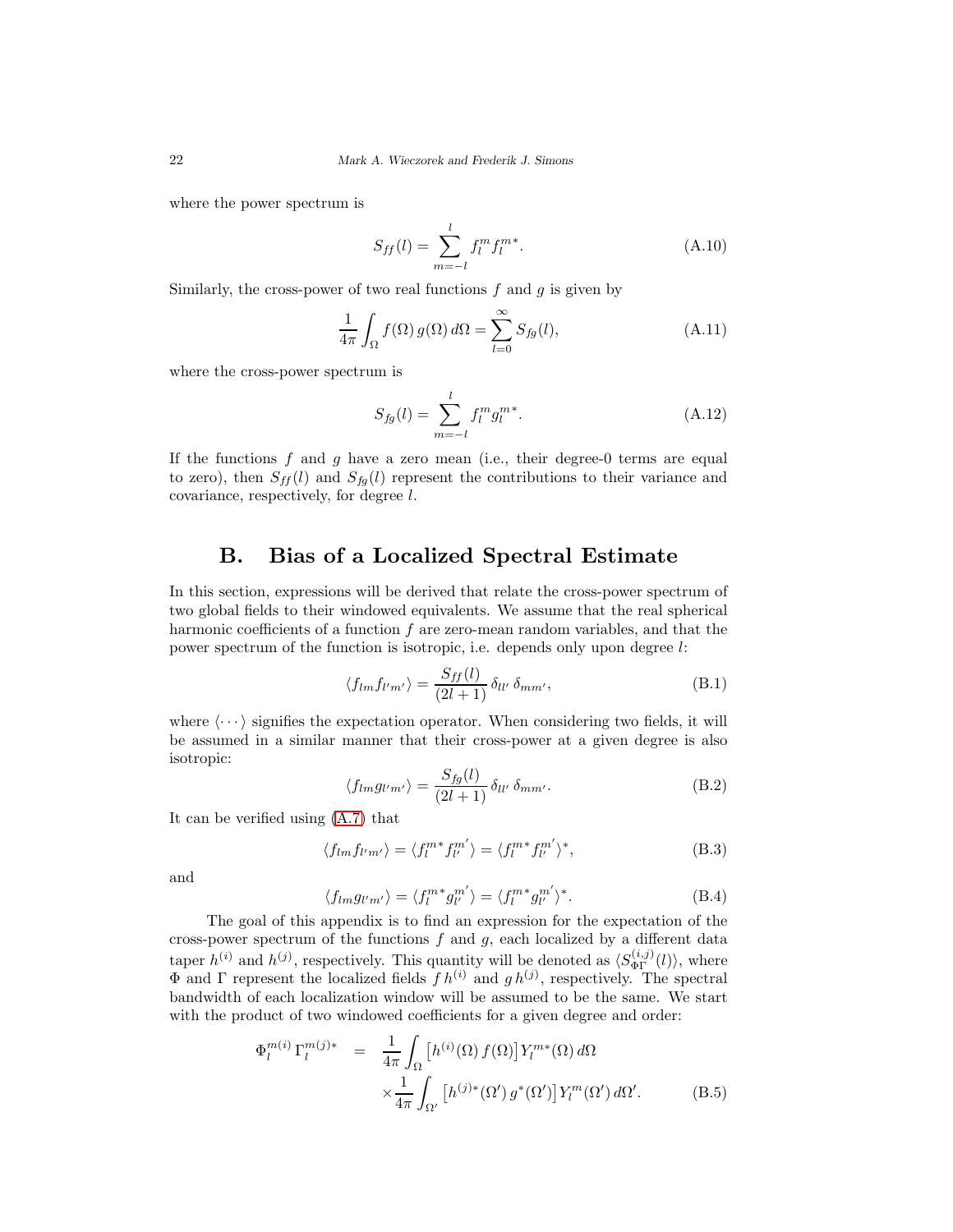Expanding the windowed functions in spherical harmonics, and utilizing the shorthand notation

$$
\sum_{lm}^{L} = \sum_{l=0}^{L} \sum_{m=-l}^{l} \quad \text{and} \quad \sum_{l}^{L} = \sum_{l=0}^{L}, \tag{B.6}
$$

yields

$$
\Phi_l^{m(i)} \Gamma_l^{m(j)*} = \frac{1}{(4\pi)^2} \sum_{l_1 m_1}^{L} h_{l_1}^{m_1(i)} \sum_{l_2 m_2}^{\infty} f_{l_2}^{m_2} \sum_{l_3 m_3}^{L} h_{l_3}^{m_3(j)*} \sum_{l_4 m_4}^{\infty} g_{l_4}^{m_4*}
$$

$$
\times \int_{\Omega} Y_{l_1}^{m_1} Y_{l_2}^{m_2} Y_l^{m*} d\Omega \int_{\Omega'} Y_{l_3}^{m_3*} Y_{l_4}^{m_4*} Y_l^{m} d\Omega'. \tag{B.7}
$$

Averaging this equation over all possible combinations of the random variables gives its expectation:

<span id="page-22-0"></span>
$$
\left\langle \Phi_l^{m(i)} \Gamma_l^{m(j)*} \right\rangle = \frac{1}{(4\pi)^2} \sum_{l_1 m_1}^{L} h_{l_1}^{m_1(i)} \sum_{l_3 m_3}^{L} h_{l_3}^{m_3(j)*} \sum_{l_2 m_2}^{\infty} \frac{S_{fg}(l_2)}{(2l_2 + 1)} \qquad (B.8)
$$

$$
\times \int_{\Omega} Y_{l_1}^{m_1} Y_{l_2}^{m_2} Y_l^{m*} d\Omega \int_{\Omega'} Y_{l_3}^{m_3*} Y_{l_2}^{m_2*} Y_l^{m} d\Omega'.
$$

The integral of a triple product of spherical harmonics is real and can be evaluated by a well-known relationship involving Clebsch-Gordan coefficients [\[27,](#page-28-6) p. 148]

<span id="page-22-1"></span>
$$
\int_{\Omega} Y_{l_1}^{m_1} Y_{l_2}^{m_2} Y_l^{m*} d\Omega = 4\pi \sqrt{\frac{(2l_1+1)(2l_2+1)}{(2l_1+1)}} C_{l_10l_20}^{l_0} C_{l_1m_1l_2m_2}^{l m},
$$
(B.9)

which is non-zero only when the following selection rules are satisfied [\[27\]](#page-28-6):

<span id="page-22-2"></span>
$$
m = m_1 + m_2 \tag{B.10}
$$

$$
|m| \le l; |m_1| \le l_1; |m_2| \le l_2 \tag{B.11}
$$

$$
|l_1 - l_2| \le l \le l_1 + l_2 \tag{B.12}
$$

$$
|l_2 - l| \le l_1 \le l_2 + l \tag{B.13}
$$

$$
|l - l_1| \le l_2 \le l + l_1 \tag{B.14}
$$

$$
l_1 + l_2 + l = \text{even.} \tag{B.15}
$$

Combining [\(B.8\)](#page-22-0) and [\(B.9\)](#page-22-1), and making use of [\(A.5\)](#page-20-1), yields

<span id="page-22-3"></span>
$$
\left\langle \Phi_l^{m(i)} \Gamma_l^{m(j)*} \right\rangle = \sum_{l_1 m_1}^{L} h_{l_1}^{m_1(i)} \sum_{l_3 m_3}^{L} h_{l_3}^{m_3(j)*} \sum_{l_2 m_2}^{\infty} S_{fg}(l_2) \tag{B.16}
$$
\n
$$
\times \frac{\sqrt{(2l_1 + 1)(2l_3 + 1)}}{2l + 1} C_{l_1 0 l_2 0}^{l_0} C_{l_3 0 l_2 0}^{l_0} C_{l_1 m_1 l_2 m_2}^{l m} C_{l_3 - m_3 l_2 - m_2}^{l - m},
$$

where a phase factor is set equal to unity because of [\(B.10\)](#page-22-2). We next sum this entire equation over all values of  $m$ , employ the symmetry relationship of the Clebsch-Gordan coefficients [\[27,](#page-28-6) p. 245]

$$
C_{l_1-m_1l_2-m_2}^{l-m} = (-1)^{l_1+l_2-l} C_{l_1m_1l_2m_2}^{lm},
$$
\n(B.17)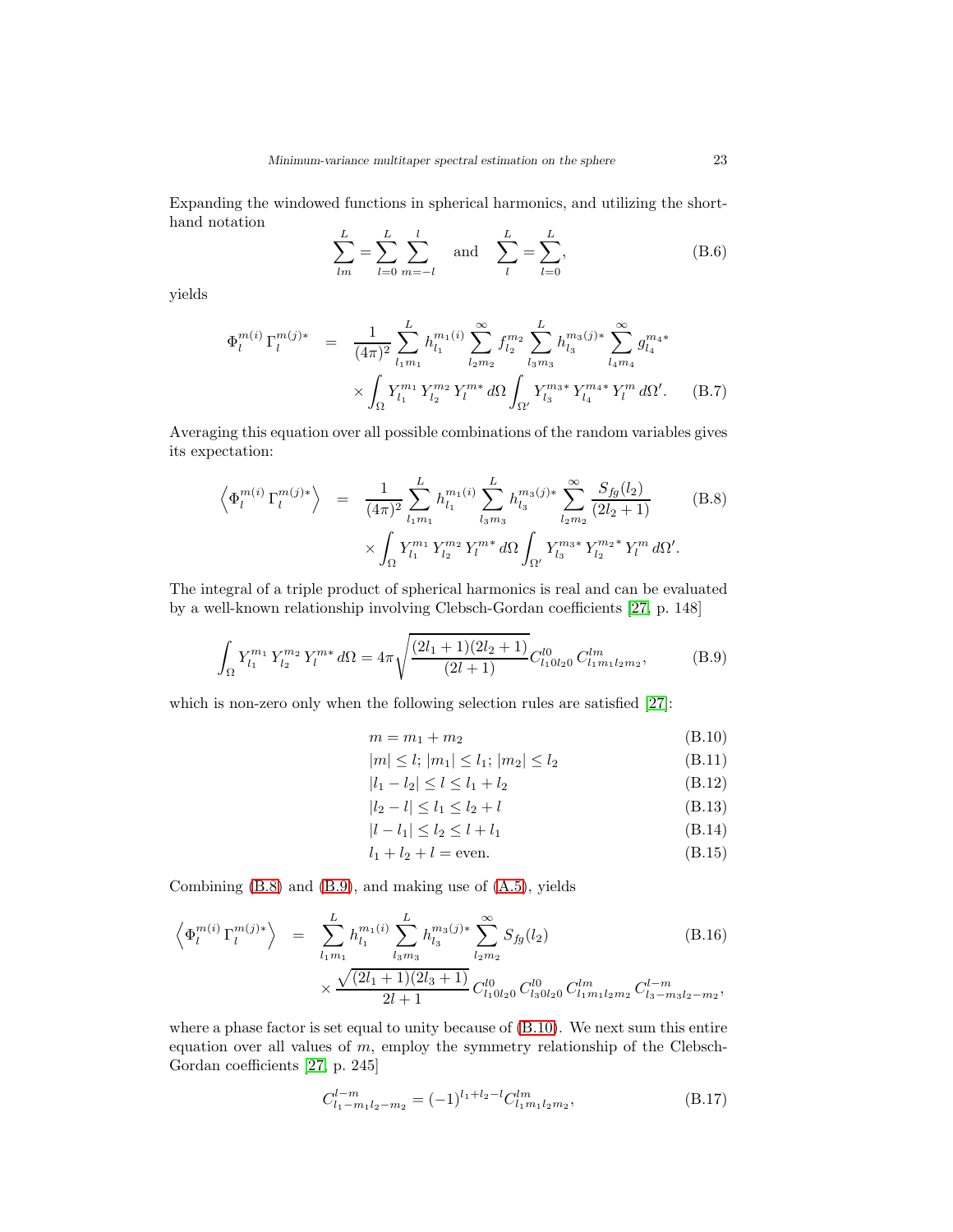set a phase factor equal to unity because of  $(B.15)$ , and rearrange the sum over  $m<sub>2</sub>$ to obtain

<span id="page-23-0"></span>
$$
\left\langle S_{\Phi\Gamma}^{(i,j)}(l) \right\rangle = \sum_{l_1 m_1}^{L} h_{l_1}^{m_1(i)} \sum_{l_3 m_3}^{L} h_{l_3}^{m_3(j)*} \sum_{l_2}^{\infty} S_{fg}(l_2) \tag{B.18}
$$

$$
\times \frac{\sqrt{(2l_1+1)(2l_3+1)}}{2l+1}C_{l_10l_20}^{l0}C_{l_30l_20}^{l0}\sum_{m=-l}^l\sum_{m_2=-l_2}^{l_2}C_{l_1m_1l_2m_2}^{lm}C_{l_3m_3l_2m_2}^{lm}.
$$

The final sum over m and  $m_2$  is greatly simplified by use of the identity [\[27,](#page-28-6) p. 259]

$$
\sum_{\alpha} \sum_{\gamma} C_{a\alpha b\beta}^{c\gamma} C_{a\alpha b'\beta'}^{c\gamma} = \frac{(2c+1)}{(2b+1)} \delta_{bb'} \delta_{\beta\beta'}, \tag{B.19}
$$

where the summations are implicitly over all values which are non-zero, and the symmetry relationship [\[27,](#page-28-6) p. 245]

$$
C_{l_1m_1l_2m_2}^{lm} = (-1)^{l_1+l_2-l} C_{l_2m_2l_1m_1}^{lm}.
$$
\n(B.20)

Taking into account the selection rule [\(B.14\)](#page-22-2), [\(B.19\)](#page-23-0) can be succinctly written as

$$
\left\langle S_{\Phi\Gamma}^{(i,j)}(l) \right\rangle = \sum_{l_1 m_1}^{L} h_{l_1}^{m_1(i)} h_{l_1}^{m_1(j)*} \sum_{l_2=|l-l_1|}^{l+l_1} S_{fg}(l_2) \left( C_{l_1 0 l_2 0}^{l_0} \right)^2, \tag{B.21}
$$

where it is clear that this quantity is real. While the sum over  $m_1$  might sometimes be zero, in general, this will not be the case, even for when  $h^{(i)}$  and  $h^{(j)}$  are orthogonal. Thus, if K tapers are being employed in the spectral estimation procedure, up to  $K(K+1)/2$  cross-spectral estimates can be obtained. For the specific case where f and q are localized by the same window, the expectation of the localized cross-power spectrum is, after a change of variables,

$$
\langle S_{\Phi\Gamma}(l)\rangle = \sum_{j=0}^{L} S_{hh}(j) \sum_{i=|l-j|}^{l+j} S_{fg}(i) (C_{j0i0}^{l0})^2.
$$
 (B.22)

For computational purposes, we note that the Wigner  $3-j$  symbols are related to the Clebsch-Gordan coefficients by the definition [\[27,](#page-28-6) p. 236]

$$
C_{l_1m_1l_2m_2}^{lm} = (-1)^{l_1-l_2+m} \sqrt{2l+1} \begin{pmatrix} l_1 & l_2 & l \\ m_1 & m_2 & -m \end{pmatrix}.
$$
 (B.23)

Algorithms for calculating the Wigner 3-j symbols are discussed by [\[14\]](#page-27-15) and [\[19\]](#page-28-13).

## C. Variance of a Localized Spectral Estimate

A multitaper estimate for the localized cross-power spectrum of two fields f and g will be defined as a weighted average of direct spectral estimates obtained using K orthogonal tapers:

$$
S_{\Phi\Gamma}^{(mt)}(l) = \sum_{i=1}^{K} \sum_{j=1}^{K} a_{ij} S_{\Phi\Gamma}^{(i,j)}(l),
$$
 (C.1)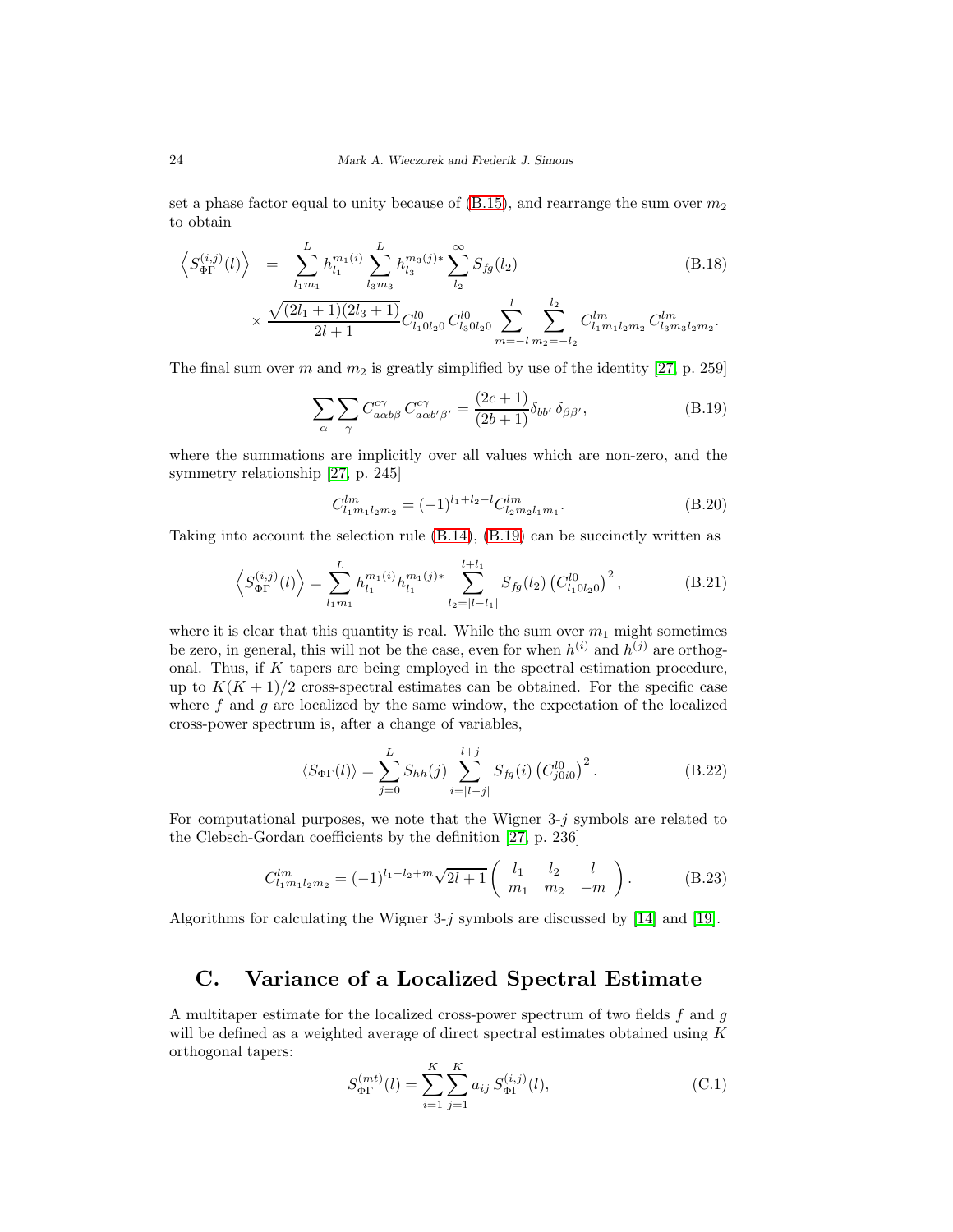where the elements of  $a_{ij}$  are the weights applied to the cross-spectral estimate subject to the constraint

$$
\sum_{i=1}^{K} \sum_{j=1}^{K} a_{ij} = 1.
$$
 (C.2)

It is easy to verify that this quantity is real when  $a_{ij}$  is symmetric. To simplify the following derivations, and to reduce the amount of time required to calculate these numerically, we will consider only the case where  $i = j$ . Further research is required to determine the benefit of employing a spectral estimate obtained using two different tapers. In this case, the multitaper spectral estimate reduces to

<span id="page-24-0"></span>
$$
S_{\Phi\Gamma}^{(mt)}(l) = \sum_{k=1}^{K} a_k S_{\Phi\Gamma}^{(k)}(l),
$$
 (C.3)

with the constraint

$$
\sum_{k=1}^{K} a_k = 1.
$$
\n(C.4)

This appendix seeks to determine the variance of such a spectral estimate.

We start with the definitions of variance and covariance of complex variables:

$$
\text{var}\left\{\sum_{i=1}^{N} a_i X_i\right\} = \sum_{j=1}^{N} \sum_{k=1}^{N} a_j \text{cov}\{X_j, X_k\} a_k \tag{C.5}
$$

$$
cov{X_j, X_k} = \langle X_j X_k^* \rangle - \langle X_j \rangle \langle X_k^* \rangle. \tag{C.6}
$$

which give the following expression for the variance of  $(C.3)$ :

$$
\text{var}\left\{S_{\Phi\Gamma}^{(mt)}(l)\right\} = \sum_{j=1}^{K} \sum_{k=1}^{K} a_j \text{ cov}\left\{S_{\Phi\Gamma}^{(j)}(l), S_{\Phi\Gamma}^{(k)}(l)\right\} a_k. \tag{C.7}
$$

By using the definition of the cross-power spectrum  $(A.11)$ – $(A.12)$  with the identity

$$
cov\left\{\sum_{i=1}^{N} X_i, \sum_{j=1}^{M} X_j\right\} = \sum_{i=1}^{N} \sum_{j=1}^{M} cov\{X_i, X_j\},
$$
\n(C.8)

the covariance of two spectral estimates using tapers  $j$  and  $k$  can be written as

<span id="page-24-1"></span>
$$
\text{cov}\left\{S_{\Phi\Gamma}^{(j)}(l), S_{\Phi\Gamma}^{(k)}(l)\right\} = \sum_{m=-l}^{l} \sum_{m'=-l}^{l} \text{cov}\left\{\Phi_l^{m(j)} \Gamma_l^{m(j)*}, \Phi_l^{m'(k)} \Gamma_l^{m'(k)*}\right\}.
$$
 (C.9)

We proceed by using Isserlis' theorem [\[28\]](#page-28-12)

$$
cov{Z_1 Z_2, Z_3 Z_4} = cov{Z_1, Z_3} cov{Z_2, Z_4} + cov{Z_1, Z_4} cov{Z_2, Z_3}, (C.10)
$$

which is valid for zero-mean Gaussian complex random variables  $Z_i$ . Given that we have previously assumed that the coefficients  $f_{lm}$  and  $g_{lm}$  have a zero mean, so will the spectral coefficients of the localized fields  $\Phi_{lm}$  and  $\Gamma_{lm}$ . We may then rely on a central-limit theorem [\[31\]](#page-28-3) to subsequently assume that the localized coefficients will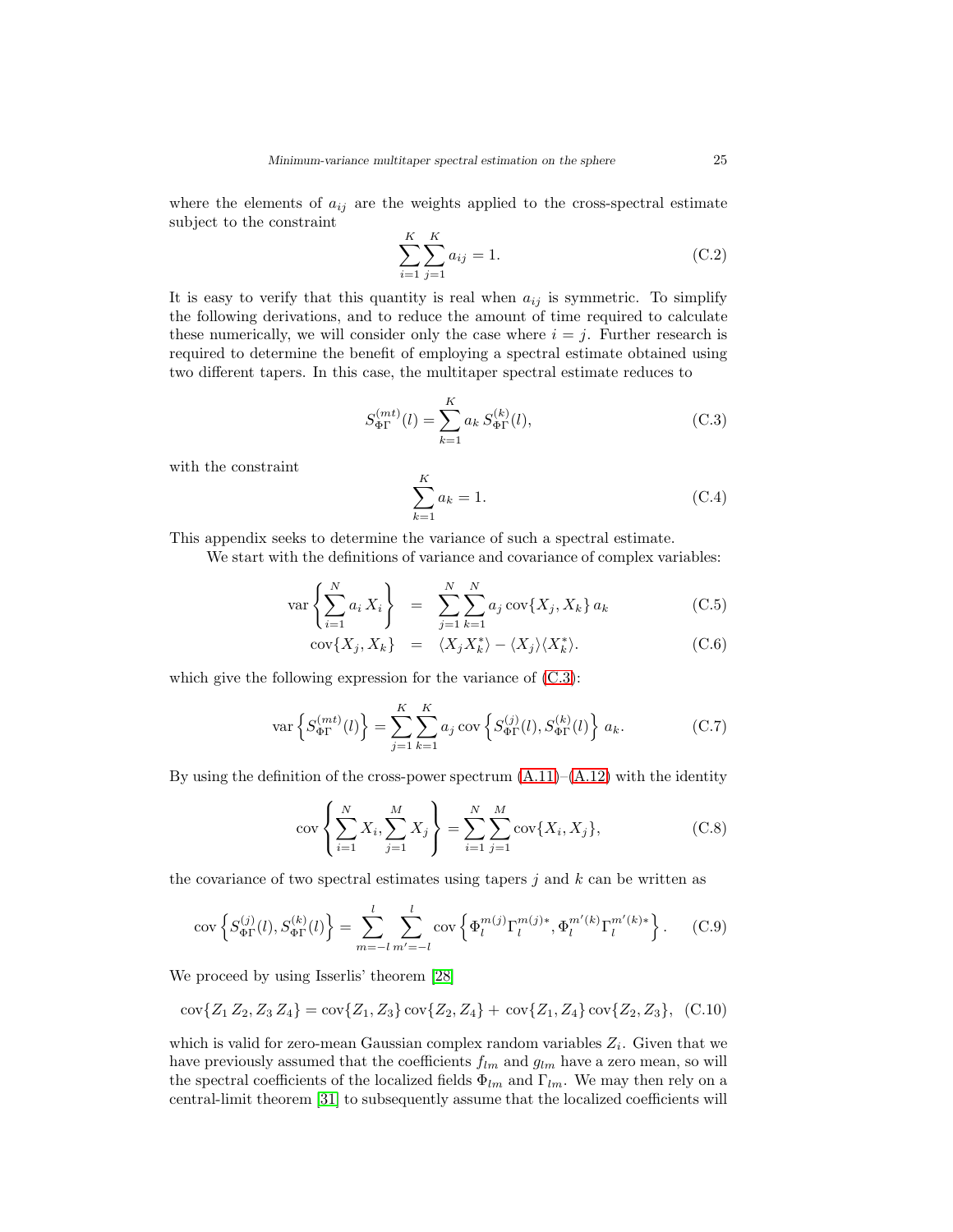approach a Gaussian distribution. Alternatively, if we assume that the coefficients of the unwindowed fields were Gaussian to begin with, then it is easily shown that the windowed coefficients will be Gaussian as well. Under these conditions [\(C.9\)](#page-24-1) can be written as

$$
\text{cov}\left\{S_{\Phi\Gamma}^{(j)}(l), S_{\Phi\Gamma}^{(k)}(l)\right\} = \sum_{m=-l}^{l} \sum_{m'=-l}^{l} \left(\text{cov}\left\{\Phi_l^{m(j)}, \Phi_l^{m'(k)}\right\} \text{cov}\left\{\Gamma_l^{m(j)*}, \Gamma_l^{m'(k)*}\right\} + \text{cov}\left\{\Phi_l^{m(j)}, \Gamma_l^{m'(k)*}\right\} \text{cov}\left\{\Gamma_l^{m(j)*}, \Phi_l^{m'(k)}\right\}\right), \quad (C.11)
$$

and it is trivial to generalize [\(B.17\)](#page-22-3) to show that

<span id="page-25-0"></span>
$$
\operatorname{cov}\left\{\Phi_{l}^{m(j)},\Gamma_{l}^{m'(k)}\right\} = \left\langle \Phi_{l}^{m(j)}\Gamma_{l}^{m'(k)*} \right\rangle = \sum_{l_{1}m_{1}}^{L} h_{l_{1}}^{m_{1}(j)} \sum_{l_{3}m_{3}}^{L} h_{l_{3}}^{m_{3}(k)*} \sum_{l_{2}m_{2}}^{\infty} S_{fg}(l_{2})
$$

$$
\times \frac{\sqrt{(2l_{1}+1)(2l_{3}+1)}}{2l+1} C_{l_{1}0l_{2}0}^{10} C_{l_{3}0l_{2}0}^{l0} C_{l_{1}m_{1}l_{2}m_{2}}^{l m'} C_{l_{3}m_{3}l_{2}m_{2}}^{l m'}.
$$
(C.12)

For computational purposes, we note that the sums over  $l_2$  and  $m_2$  are considerably restricted as a result of the selection rules [\(B.10\)](#page-22-2)–[\(B.15\)](#page-22-2), which imply

$$
m_2 = m - m_1,\t\t(C.13)
$$

$$
m_2 = m' - m_3,\t\t(C.14)
$$

$$
m - m_1 = m' - m_3,\tag{C.15}
$$

$$
m - m_1 = m - m_3,
$$
\n
$$
l_1 + l_2 + l = \text{even},
$$
\n(C.16)

$$
l_3 + l_2 + l = \text{even},\tag{C.17}
$$

$$
l_1 + l_3 = \text{even.} \tag{C.18}
$$

The expression for the variance is somewhat simplified when only one field,  $f$ , is considered. Noting that

$$
\left\langle \Phi_l^{m(j)*} \Phi_l^{m'(k)*} \right\rangle = \left\langle \Phi_l^{m(j)} \Phi_l^{m'(k)} \right\rangle^*, \tag{C.19}
$$

$$
\left\langle \Phi_l^{m(j)*} \Phi_l^{m'(k)} \right\rangle = \left\langle \Phi_l^{m(j)} \Phi_l^{m'(k)*} \right\rangle^*, \tag{C.20}
$$

the variance of the multitaper spectral estimate can be written as

$$
\text{var}\left\{S_{\Phi\Phi}^{(mt)}(l)\right\} = \sum_{j=1}^{K} \sum_{k=1}^{K} a_j F_{jk} a_k,\tag{C.21}
$$

where **F** implicitly depends upon l and  $S_{ff}$  and is given by

$$
F_{jk} = \sum_{m=-l}^{l} \sum_{m'=-l}^{l} \left( \left| \langle \Phi_l^{m(j)} \Phi_l^{m'(k)*} \rangle \right|^2 + \left| \langle \Phi_l^{m(j)} \Phi_l^{m'(k)} \rangle \right|^2 \right). \tag{C.22}
$$

Using the negative angular order symmetry relations [\(A.7\)](#page-20-0) combined with the fact that the above sums are performed over all values of  $m$ ,  $\bf{F}$  further simplifies to

<span id="page-25-1"></span>
$$
F_{jk} = 2 \sum_{m=-l}^{l} \sum_{m'=-l}^{l} \left| \langle \Phi_l^{m(j)} \Phi_l^{m'(k)*} \rangle \right|^2.
$$
 (C.23)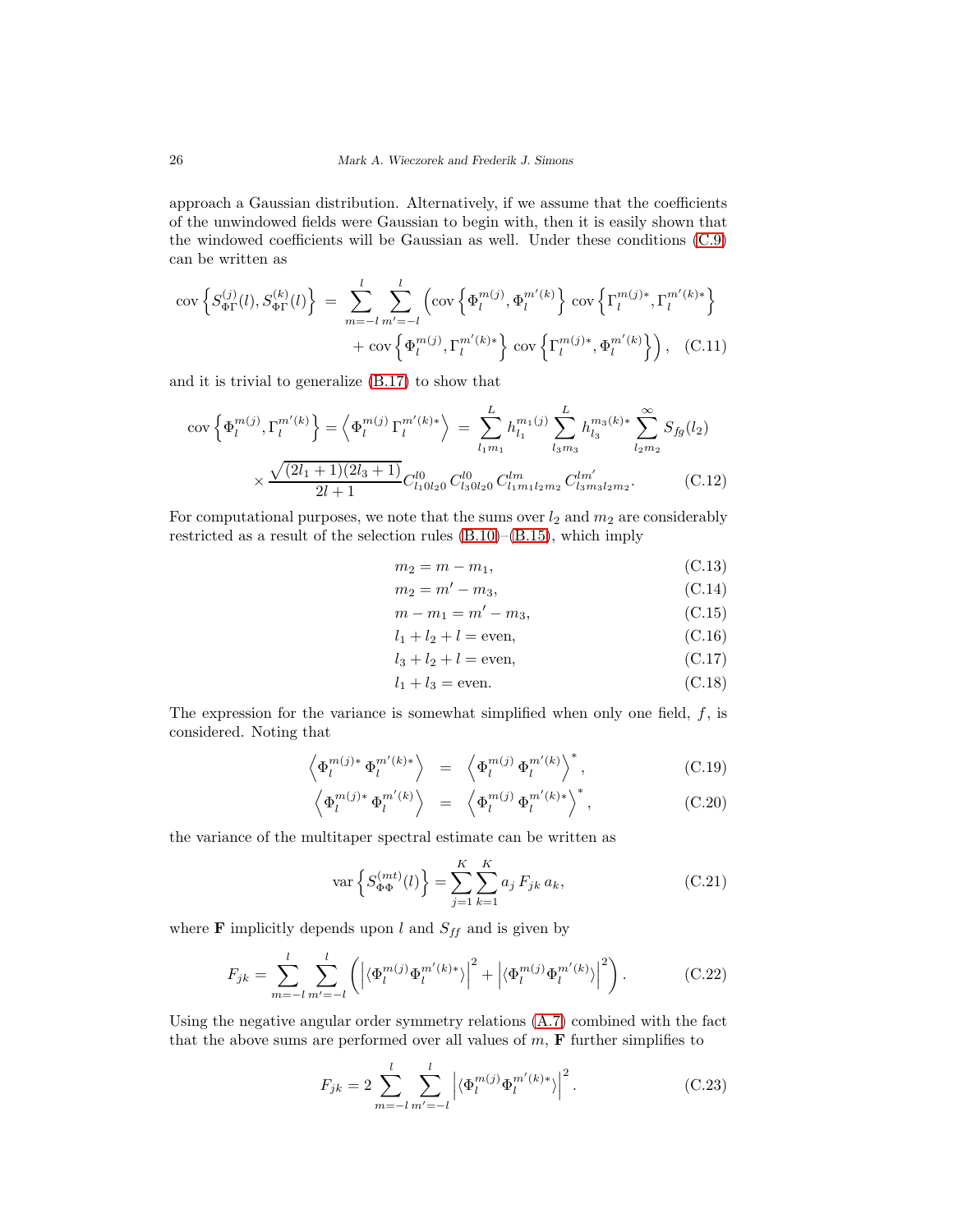The covariance matrix is naturally symmetric.

Finally, we note that  $(C.12)$ , and hence the computation of  $\mathbf{F}$ , can be simplified for the case where the windows are solutions of the spherical-cap concentration problem [\[21\]](#page-28-5). For this situation, each window j and k has non-zero real spherical harmonic coefficients only for a single angular order  $m_i$  and  $m_k$ , respectively. When the windows are expressed in complex form, this implies that the only non-zero coefficients are for  $m_1 = \pm m_j$ ,  $m_3 = \pm m_k$ ,  $l_1 \ge |m_j|$  and  $l_3 \ge |m_k|$ .

## D. Correlation of Multitaper Spectral Estimates

It was shown in Appendix B and [\(2.19\)](#page-8-2) that the expectation of a multitaper spectral estimate at degree l depends upon the global power spectrum within the degree range  $l\pm L$ , where L is the bandwidth of the localization windows. It is thus natural to expect that multitaper spectral estimates separated by less than 2L degrees will be partially correlated. Following the methodology presented in Appendix C, this correlation is quantified by the covariance of the two multitaper spectral estimates, which can be shown to equal

$$
cov\left\{S_{\Phi\Gamma}^{(mt)}(l), S_{\Phi\Gamma}^{(mt)}(l')\right\} = \sum_{i=1}^{K} \sum_{j=1}^{K} a_i F_{ij}^{ll'} a_j,
$$
\n(D.1)

where

$$
F_{ij}^{ll'} = \sum_{m=-l}^{l} \sum_{m'=-l'}^{l'} \left( \text{cov}\left\{ \Phi_l^{m(i)}, \Phi_{l'}^{m'(j)} \right\} \text{cov}\left\{ \Gamma_l^{m(i)*}, \Gamma_{l'}^{m'(j)*} \right\} + \text{cov}\left\{ \Phi_l^{m(i)}, \Gamma_{l'}^{m'(j)*} \right\} \text{cov}\left\{ \Gamma_l^{m(i)*}, \Phi_{l'}^{m'(j)} \right\} \right),
$$
(D.2)

and

$$
\operatorname{cov}\left\{\Phi_{l}^{m(i)},\Gamma_{l'}^{m'(j)}\right\} = \left\langle \Phi_{l}^{m(i)}\Gamma_{l'}^{m'(j)*} \right\rangle = \sum_{l_{1}m_{1}}^{L} h_{l_{1}}^{m_{1}(i)} \sum_{l_{3}m_{3}}^{L} h_{l_{3}}^{m_{3}(j)*} \sum_{l_{2}m_{2}}^{\infty} S_{fg}(l_{2})
$$

$$
\times \sqrt{\frac{(2l_{1}+1)(2l_{3}+1)}{(2l+1)(2l'+1)}} C_{l_{1}0l_{2}0}^{l_{0}} C_{l_{3}0l_{2}0}^{l'm} C_{l_{1}m_{1}l_{2}m_{2}}^{l'm'} C_{l_{3}m_{3}l_{2}m_{2}}^{l'm'}.
$$
(D.3)

If only cross-power spectra of a single function are being considered, the matrix F can be considerably simplified to

$$
F_{ij}^{ll'} = 2 \sum_{m=-l}^{l} \sum_{m'=-l'}^{l'} \left| \langle \Phi_l^{m(i)} \Phi_{l'}^{m'(j)*} \rangle \right|^2.
$$
 (D.4)

## Acknowledgments

We thank two anonymous reviewers for comments that helped clarify portions of this manuscript. Financial support for this work has been provided by the U. S. National Science Foundation under Grant EAR-0710860 awarded to FJS at Princeton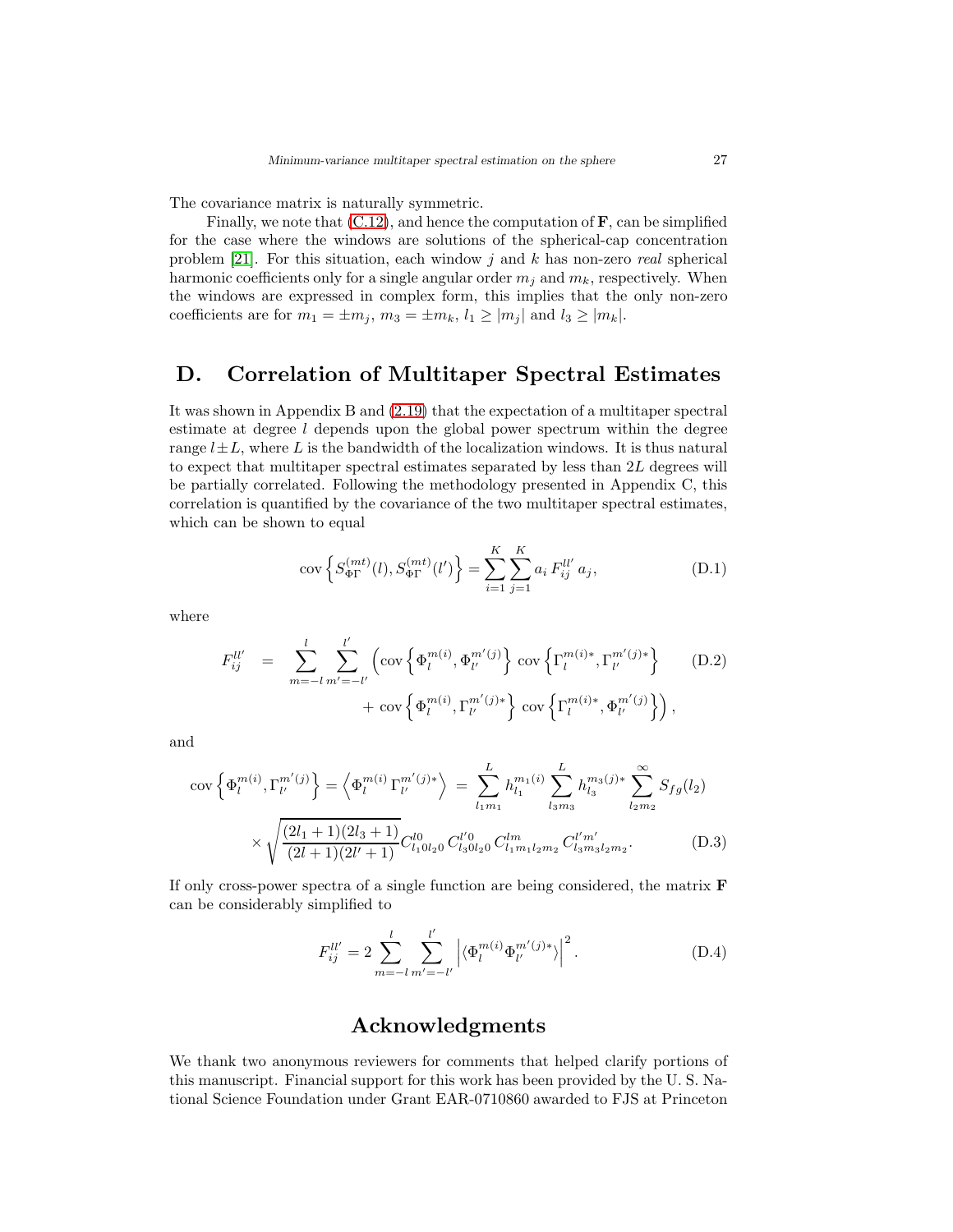University, and by U. K. Natural Environmental Research Council New Investigator Award NE/D521449/1 and Nuffield Foundation Grant for Newly Appointed Lecturers NAL/01087/G to FJS at University College London. Software for performing the computations in this paper can be found on the authors' web sites. This is IPGP contribution 2236.

# References

- <span id="page-27-9"></span>[1] Belleguic, V., Lognonné, P., and Wieczorek, M. A. (2005). Constraints on the Martian lithosphere from gravity and topography data, J. Geophys. Res., 110, E11005, doi:10.1029/2005JE002437.
- <span id="page-27-3"></span>[2] Blakely, R. J. (1995). Potential theory in gravity and magnetic applications, Cambridge Univ. Press, New York.
- <span id="page-27-2"></span>Dahlen, F. A., and Tromp, J. (1998). Theoretical global seismology, Princeton Univ. Press, Princeton, N. J.
- <span id="page-27-7"></span>[4] Dahlen, F. A. and Simons, F. J. (submitted manuscript). Spectral estimation on a sphere in geophysics and cosmology, Geophys. J. Int.
- <span id="page-27-5"></span>[5] Driscoll, J. R., and Healy, D. M. (1994). Computing Fourier transforms and convolutions on the 2-sphere, Adv. Appl. Math., 15, 202–250.
- <span id="page-27-8"></span>[6] Grünbaum, F. A., Longhi, L., and Perlstadt, M. (1982). Differential operators commuting with finite convolution integral operators: some non-abelian examples, SIAM J. Appl. Math., 42, 941–955.
- <span id="page-27-10"></span>[7] Han, S.-C., and Simons, F. J. (2007). Spatiospectral localization of global geopotential fields from GRACE reveals the coseismic gravity change due to the 2004 Sumatra-Andaman earthquake, J. Geophys. Res., in press.
- <span id="page-27-14"></span>Hansen, F. K., Górski, K. M., and Hivon, E. (2002). Gabor transforms on the sphere with applications to CMB power spectrum estimation, Mon. Not. R. Astron. Soc., 336, 1304– 1328.
- <span id="page-27-0"></span>Hinshaw, G., Nolta, M. R., Bennett, C. L., Bean, R., Doré, O., Greason, M. R., Halpern, M. Hill, R. S., Jarosik, N., Kogut, A., Komatsu, E., Limon, M., Odegard, N., Meyer, S. S., Page, L., Peiris, H. V., Spergel, D. N., Tucker, G. S., Verde, L., Weiland, J. L., Wollack, E., and Wright, E. L. (2006). Three-year Wilkinson Microwave Anisotropy Probe (WMAP) observations: Temperature analysis, arXiv, [astro–ph/0603451,](http://arxiv.org/abs/astro--ph/0603451) 1–93.
- <span id="page-27-1"></span>[10] Hivon, E., Górski, K. M., Netterfield, C. B., Crill, B. P., Prunet, S., and Hansen, F (2002). MASTER of the Cosmic Microwave Background anisotropy power spectrum: A fast method for statistical analysis of large and complex Cosmic Microwave Background data sets, Astroph. J., 567, 2–17.
- <span id="page-27-6"></span>[11] Holmes, S. A., and Featherstone, W. E. (2002). A unified approach to the Clenshaw summation and the recursive computation of very high degree and order normalised associated Legendre functions, J. Geodesy, 76, 279–299.
- <span id="page-27-4"></span>[12] Kaula, W. M. (1967). Theory of statistical analysis of data distributed over a sphere, Rev. Geophys., 5, 83–107.
- <span id="page-27-13"></span>[13] Lawson, C. L., and Hanson, R. J. (1995). Solving least squares problems, Classics in Applied Mathematics, SIAM, 15.
- <span id="page-27-15"></span>[14] Luscombe, J. J., and Luban, M. (1998). Simplified recursive algorithm for Wigner 3j and 6j symbols, Phys. Rev. E, 57, 7274–7277.
- <span id="page-27-12"></span>[15] McCoy, E. J., Walden, A. T., and Percival, D. B. (1998). Multitaper spectral estimation of power law processes, IEEE Trans. Signal Proc., 46, 655–688.
- <span id="page-27-11"></span>[16] McGovern, P. J., Solomon, S. C., Smith, D. E., Zuber, M. T., Simons, M., Wieczorek, M. A., Phillips, R. J., Neumann, G. A., Aharonson, O., and Head, J. W. (2002). Localized gravity/topography admittance and correlation spectra on Mars: Implications for regional and global evolution, J. Geophys. Res., 107, 5136, doi:10.1029/2002JE001854.